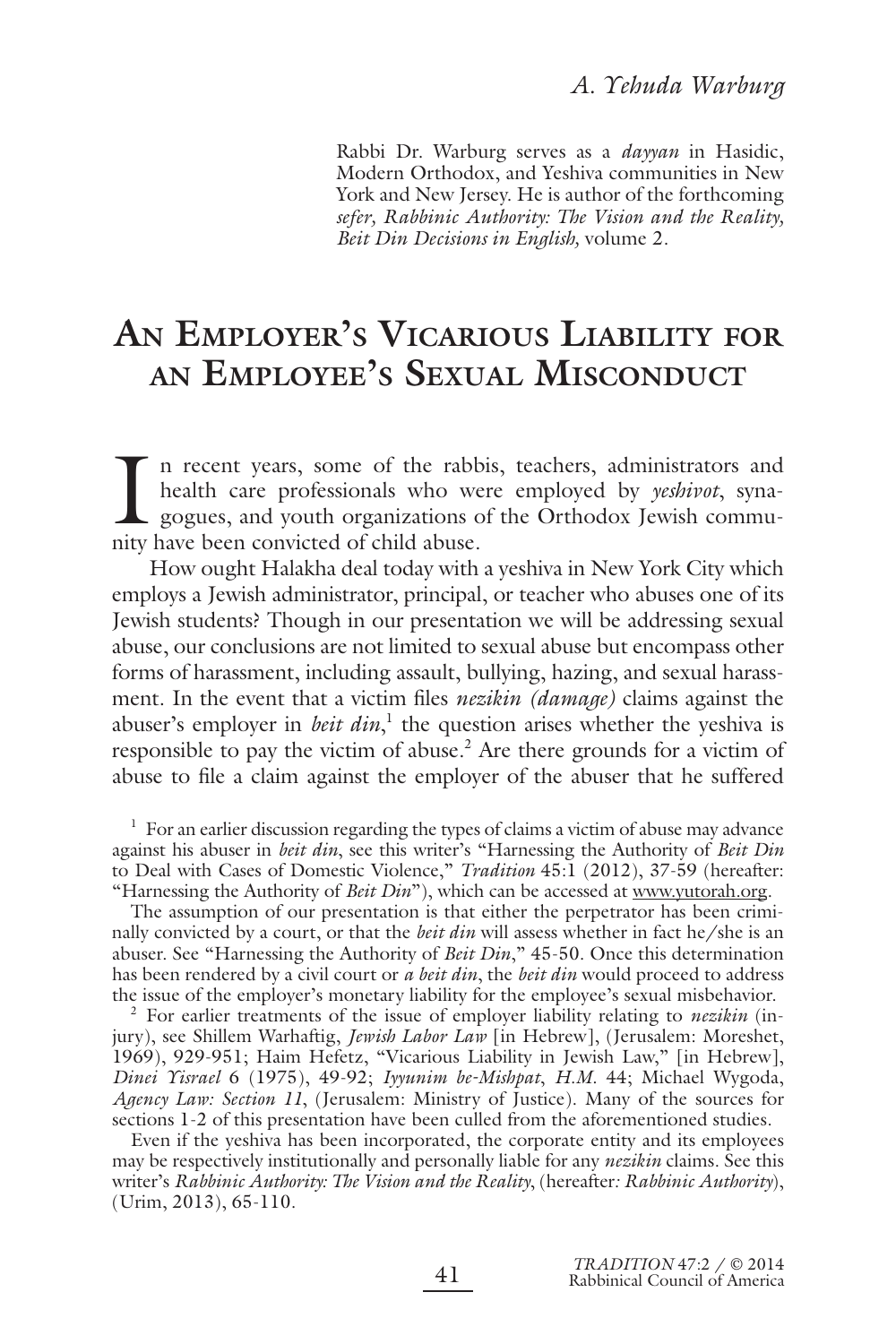diminished educational opportunities and educational accomplishments, diminished wages and salaries, as well as a non-economic claim for pain and suffering?<sup>3</sup> Should in fact the institution be held responsible, we would in effect be invoking the notion of vicarious liability (or *respondeat superior*, lit. the superior must answer) which means that halakha would hold an individual responsible for the misconduct of another, even though the individual is free from recklessness, personal blame, or fault and is, in that sense, "innocent" of any wrongdoing. The modern justification for *respondeat superior* within the context of labor relations is that the employer chooses the worker, controls the work and profits from it, and is in better position to absorb losses than his employee, and therefore will be financially able to compensate for such injuries.<sup>4</sup> Secondly, should a yeshiva or, for that matter, any Jewish institution which services the needs of our children be halakhically treated in the same fashion in terms of responsibility as an employer who is concerned about a third party's entrance into the workplace? Finally, is the yeshiva liable for acts of an employee's abuse even when the yeshiva has exercised reasonable care to correct and prevent any such misconduct? At the conclusion of our presentation, we will raise the practical significance of our *limmud* (study) for our community.

# **I. An Employer's Responsibility for Bodily Injury Caused to his Employee**

In the absence of an employer's negligent behavior which caused the injury, the threshold question is whether the employer is responsible for any bodily injury caused to his employee. If, in fact, the employer is not liable, then there would be no grounds even to consider whether an employer ought to be responsible for injury caused to a third party, such as a student abused by an administrator or teacher in a school setting.

Addressing the mitsva of erecting a *ma'akeh*, a parapet on one's roof, and the prohibition against standing by idly by someone's death, *Sefer ha-Hinnukh* writes:5

<sup>3</sup> Whether all of these *nezikin* claims are valid grounds for monetary damages in halakha is beyond the scope of our presentation. Alternatively, parties may choose to opt for resolving their matters in accordance with secular law. For the halakhic underpinnings for such an arrangement, see *Rabbinic Authority*, supra n. 2 at 197-199.

4 Rochelle R. Weber, "Scope of Employment Redefined: Holding Employers Vicariously Liable for Sexual Assaults Committed by their Employees," *Minnesota Law Rev.* 76 (1992), 1519-1520.

*Sefer ha-Hinnukh*, mitsva 538.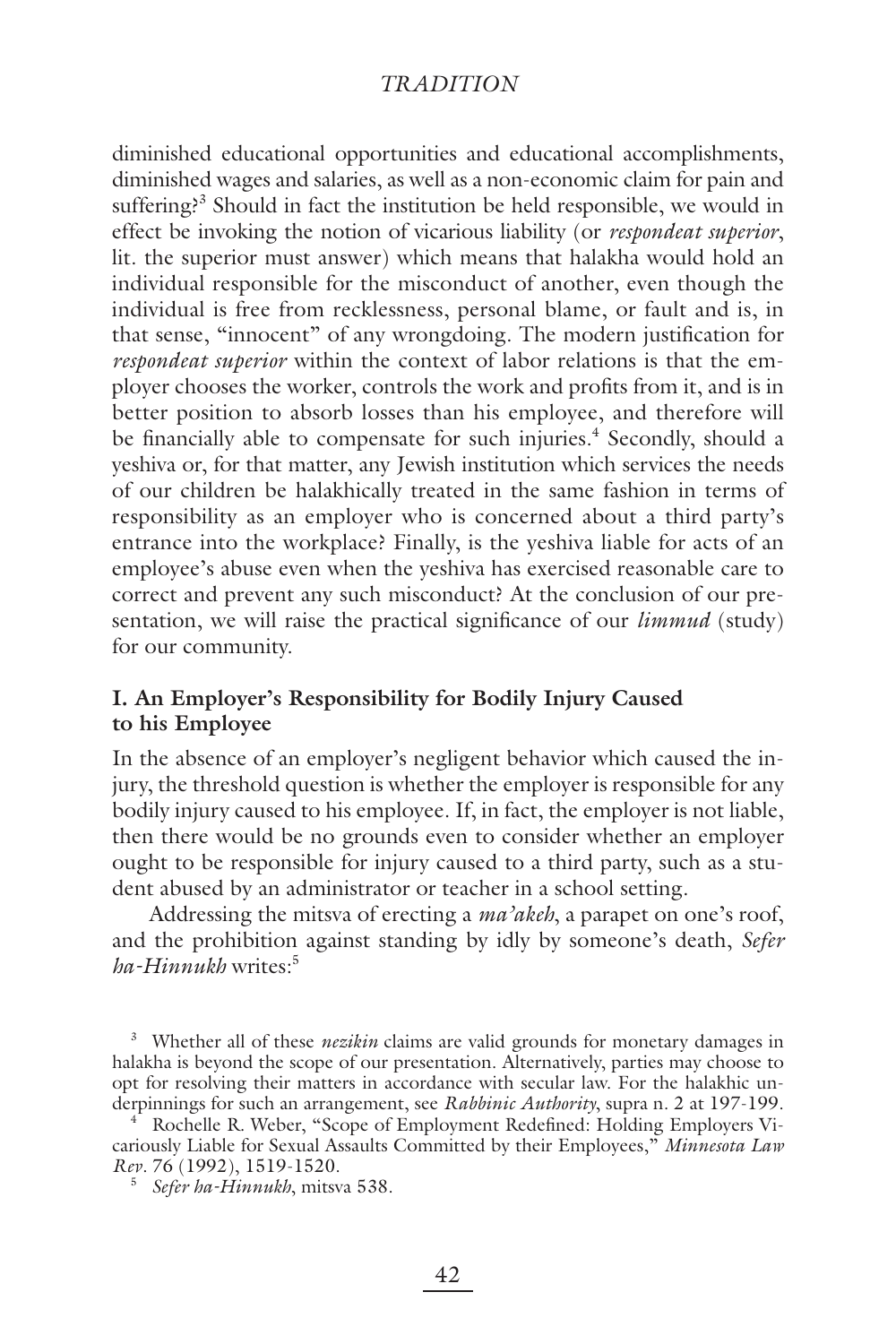# *A. Yehuda Warburg*

We realize that the Almighty, in his divine providence, knows exactly what will happen to every man, whether good or bad, decreeing according to his merits… Nevertheless, man must take all necessary precautions in every circumstance, for God created a world which follows the laws of nature: Fire burns and water extinguishes a flame... Likewise, someone falling off a high rooftop will die… Since by divine wisdom our bodies… are subject to the laws of nature, He has commanded us to take all necessary precautions…

As Rambam states:<sup>6</sup>

We have been commanded to remove all obstacles and danger from our homes and therefore we have to construct a wall to encircle the roof and around our pits… in order that no one may fall into them.

Strikingly, the mitsva of *ma'akeh* extends beyond the duty to construct a fence upon one's roof. As *Sefer ha-Hinnukh* aptly notes,7

The fact that Torah mentions 'your roof'– the Torah is speaking in the usual case.

In other words, the mitsva of *ma'akeh* is to serve as a paradigm for dealing with multifarious life situations beyond the actual building of a fence around a roof to avoid risk and danger to human life.

Sensitive to this understanding of the mitsva of *ma'akeh*, already R. Natan in the Talmud exhorts us:<sup>8</sup>

One who raises a wild dog or uses a rickety ladder in one's home transgresses the verse "one should not place blood in one's home."

The commandment to provide a safe environment for both occupants of one's home and third parties is not limited to one's rooftop but extends to raising a wild animal or using a rickety ladder in one's residence. The violation of "one should not place blood in one's home" (Deut. 22:8) extends beyond the failure to place a fence around one's roof and encompasses the failure to monitor one's pets as well as being derelict in maintaining the utility and safety of objects found in one's home such as a ladder.

- 6 *Sefer ha-Mitsvot*, *mitsvat aseh* 184.
- <sup>7</sup> *Sefer ha-Hinnukh*, supra n. 5.<br><sup>8</sup> *Bava Kamma* 15b.
-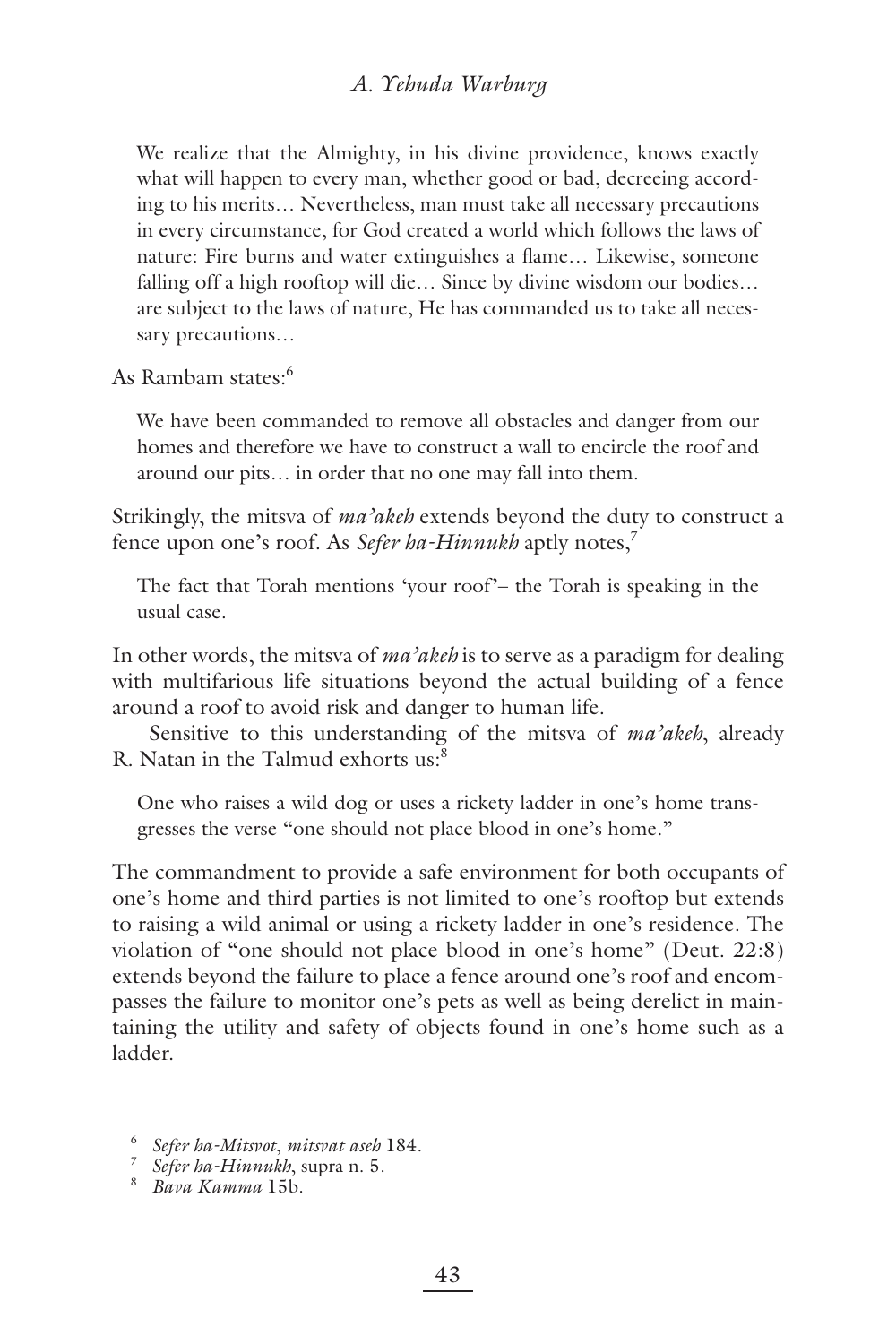Noncompliance with the duty of constructing a *ma'akeh* entails the nullification of a positive commandment to construct a fence as well as the negative commandment of "one should not place blood in one's home."9 As such, the mitsva of *ma'akeh* is a halakhic-moral obligation which is usually unenforceable by a *beit din*. 10

Following in the footsteps of R. Natan and the *Sefer ha-Hinnukh* and realizing that the mitsva of *ma'akeh* is a halakhic-moral obligation which encompasses multifarious situations, R. Epstein and R. Uziel contend that hazardous materials found in the workplace are to be regulated based upon the mitsva of *ma'akeh*. In other words, the mitsva of *ma'akeh* is not limited to protecting an individual in one's home but equally extends to one's place of employment. Moreover, as we noted, it is mitsva with no halakhiclegal consequences. Therefore, in order to be able to hold an employer halakhically-legally accountable for bodily injuries caused to one's employees by hazardous materials found in the workplace, R. Epstein and R. Uziel suggest that one must invoke the *nezikin* (injury) claim of *bor*, a pit.<sup>11</sup> The claim of *bor* covers scenarios where an obstacle is created by an individual's negligence and another person is injured. The classic example is that of a person who digs a pit in a public thoroughfare, leaves it uncovered and an animal falls into it.12 Adopting the *halakhot* of *bor* as the avenue for addressing an employer's liability for the injury caused by potentially hazardous material in the workplace will depend on whether the employer's permission to allow the worker to enter the workplace ipso facto means that he assumes responsibility for an employer's claim of *nezikin*. This issue is a matter of halakhic debate.<sup>13</sup> For those *posekim* who argue that the employee's entry into the workplace means that his employer assumes responsibility for any injury caused to the employee, then based upon *hilkhot bor*, the employer may be mandated by a *beit din* to pay for the injury. On the other hand, for those *posekim* who contend that a worker's entry into the work place does not assume an employer's willingness to compensate the employee for potential injury, a *beit din* may not obligate him to pay damages. In short, whether an employer is responsible vis-à-vis the employee for exposure to hazardous materials in the workplace is subject to debate.

However, is an employer liable for directing an employee to engage in actual work which entails a danger to him? For example, knowing that

<sup>9</sup> *Sefer ha-Mitsvot* of Rambam, *mitsvat aseh* 184; *mitsvat lo-ta'aseh* 298.

<sup>10</sup> *Arukh ha-Shulhan*, *H.M.*, 410:4; *Mishpetei Uzziel*, *H.M.* 44.

<sup>11</sup> *Arukh ha-Shulhan* and *Mishpetei Uzziel*, supra n. 10.

<sup>12</sup> Exodus 21:33-34.

<sup>13</sup> *SA* and *Rema*, *H.M.* 398:5; *S.A.*, *H.M.* 389:10.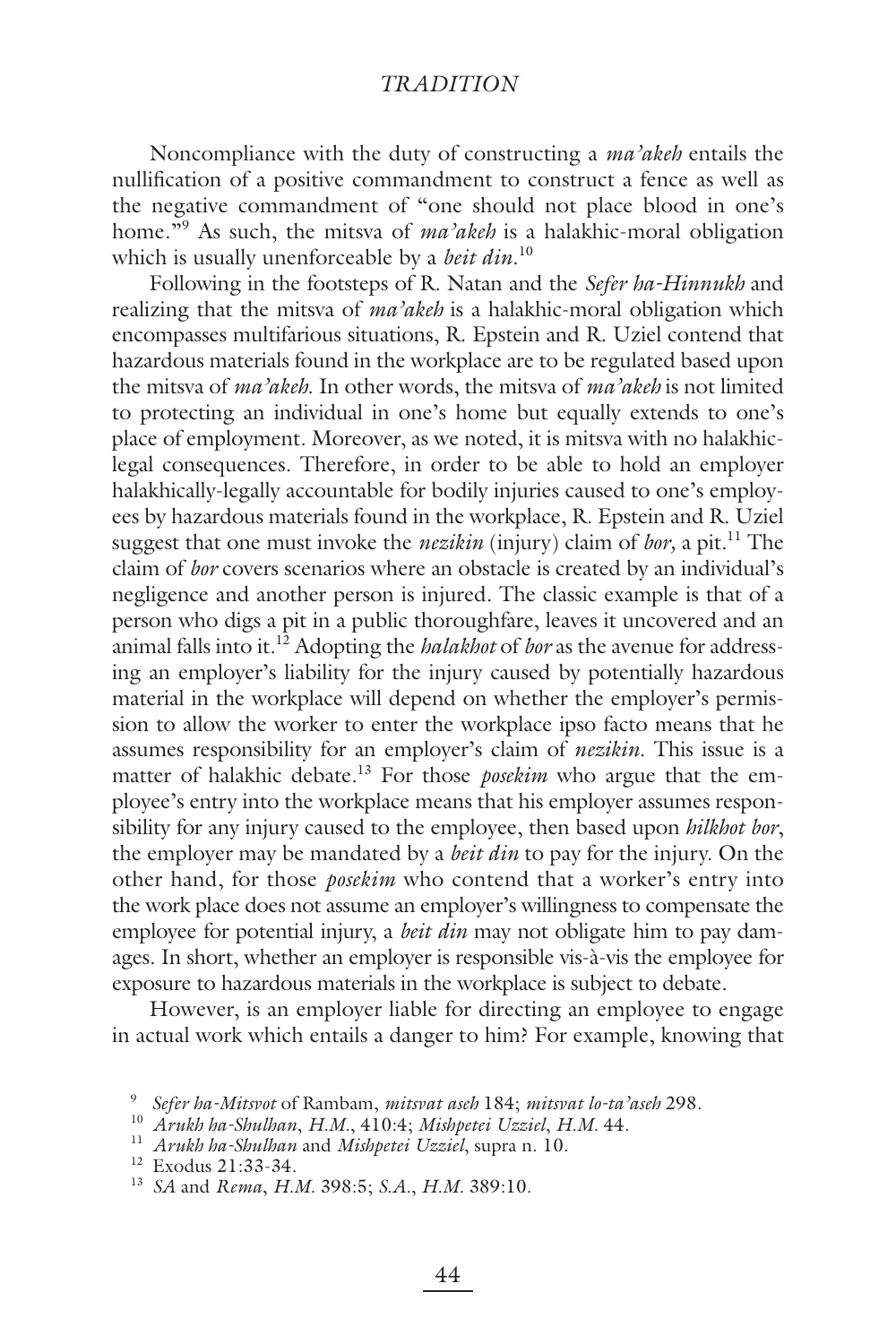an employee worked for their enemy, an employer's creditors attacked the employee, injured him and stole the merchandise. In this case, R. Yosef Trani obligates the employer to compensate his employee for his losses which were caused by the employer's negligence.<sup>14</sup> Said conclusion was drawn by R. Trani's inference from Rashba's posture,<sup>15</sup> a view which was subsequently endorsed by R. Moshe Isserles.<sup>16</sup> And, in fact, a few other *posekim* concur that in cases of an employer's negligence, he is responsible to pay for the bodily injury incurred by the employee.<sup>17</sup> However, given that the employer did not assume responsibility to protect his employee's bodily integrity and given that many decisors reject the notion that an individual may be a *shomer* of the bodily integrity of another individual, many *posekim* demur and contend therefore that he is exempt from liability.<sup>18</sup> In short, in the event that there is no negligence on the part of the employer in the employee's bodily injury or the injury to the laborer failed to transpire during the time of employment, many *posekim* argue that the employer is exempt from responsibility.

Implicit in this conclusion is that liability for one's behavior rests with the one who causes the injury rather than a third party (even when it is in a position of authority). Dating back to the time of the Second *Beit ha-Mikdash* (Temple), we encounter that the *Perushim* (the Pharisees), those who accepted the teachings of our Oral Law, and the *Tsedukim* (the Sadducees), those who rejected their rulings, already debated whether in fact Judaism accepts the notion of an employer's vicarious liability for his employee's actions. Recounting this controversy, the Mishna in *Yadayim* informs  $us<sup>19</sup>$ 

<sup>14</sup> *Teshuvot ha-Mabbit* 2:156.

<sup>15</sup> *Teshuvot ha-Rashba ha-Meyuhasot la-Ramban* 20.

<sup>16</sup> *Rema*, *H.M.* 176:48.

<sup>17</sup> *Mishpat Shalom*, *H.M.* 176; *Teshuvot Benei Binyamin* (Navon), *H.M.* 35.

<sup>18</sup> *Teshuvot ha-Rosh* 89:4; *Teshuvot Maharshal* 96;*Taz*, *H.M.* 176:48; *Netivot ha-Mishpat* 176:60; *Teshuvot Maharik*, *Shoresh* 131; *Teshuvot Maharashdam*, *H.M.* 435; *Teshuvot Noda be-Yehuda*, *Mahadura Kamma*, *Orah Hayyim* (*O.H.*) 34; *Teshuvot Tsemach Tsedek* 6; *Teshuvot Gur Aryeh Yehuda*, *H.M.* 18; *Hazon Ish*, *Bava Kamma*, 11:21.

However, some decisors argue that an employer is liable according to *dinei shamayim*, the laws of heaven, or *middat hasidut*, the standard of saintliness. See *Noda be-Yehuda*, op. cit*.*; *Gur Aryeh Yehuda*, op. cit.; *Maharashdam*, op. cit.

Alternatively, R. Schwadron contends that a *peshara*, a compromise, should be brokered regarding the matter. See *Mishpat Shalom*, supra n. 17.

Regarding authorities who reject the idea that an individual can be a *shomer* of someone else's body, see *Teshuvot ha-Rashba ha-Meyuhasot la-Ramban*, 20; *Teshuvot ha-Rosh* 89:4; *Teshuvot Maharashdam*, *H.M.* 435; *Taz*, *H.M.* 176:48; *Netivot ha-Mishpat* 176:60. 19 *Mishna Yadayim* 4:7.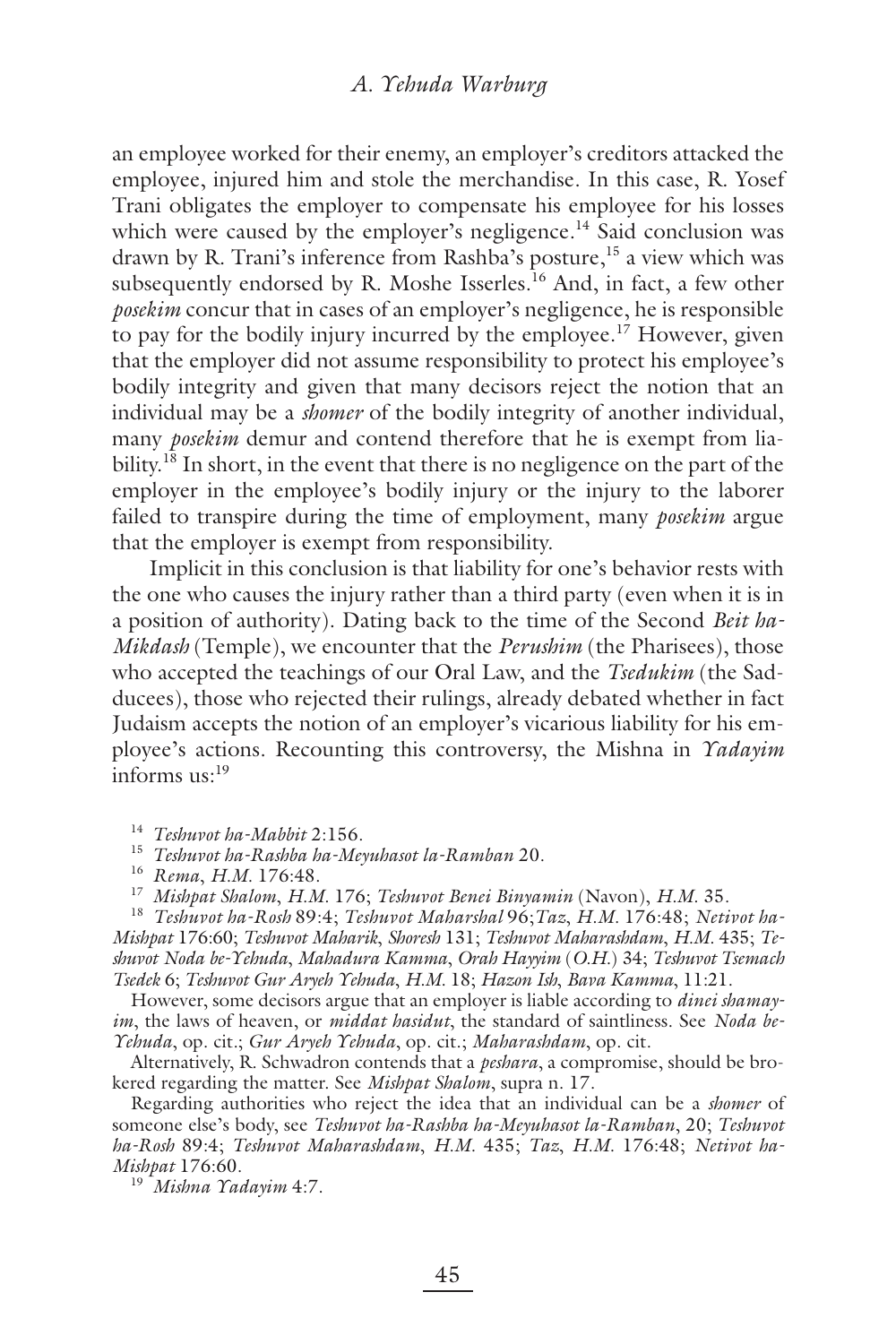The *Tsedukim* said: We are protesting against you *Perushim*. If you argue that my ox and donkey who are exempt from mitsvot, that I am liable for the injury it caused, likewise my bondsman and bondswoman that are obligated in mitsvot, isn't it clear that I would be obligated to pay for the injury they caused? They replied to them: No – If you say (this) regarding my ox and donkey who are bereft of intelligence, should we likewise say the same regarding my bondsman and bondswoman who possess intelligence? For if I anger them, they may go out and set on fire someone's stack and I shall be liable to pay.

In other words, according to the *Perushim*, the servant's master is not liable for the damage caused by the servant.

Subscribing to the *Perushim*'*s* view, post-talmudic authorities such as *Tosafot* and *Meiri* conclude that even if the slave intended to harm another individual, his master is not responsible for any ensuing damage.<sup>20</sup> Similarly, if a servant steals, his master is not duty-bound to pay for the theft.<sup>21</sup> The concept of individual responsibility is not limited to a masterservant relationship but extends equally to halakhic marital ties. As the Mishna instructs us, though during her marriage a wife who injures somebody is exempt to pay for the injury caused, $^{22}$  nonetheless upon divorce she is obligated to pay from her assets.<sup>23</sup> Or should the wife own assets during the marriage which are not under the husband's control, she must remit compensation during the marriage. $^{24}$  In short, a wife is responsible for the damage she caused to others.

The responsibility of a wife as well as a slave for damages is a reflection of the general rule that if Levi instructs Yehuda to violate Halakhah and Yehuda does so, Yehuda is liable and Levi is not. For example, if Levi tells Yehuda to dig a pit, which Yehuda does, and Moshe falls into the pit and is injured, Yehuda is liable.<sup>25</sup> Or, to give another example: An owner of hops entrusted his hops to a *shomer* (bailee) who has his own hops, and the *shomer* instructed his servant to put some hops into the beer, pointing to his own hops. However, the servant inadvertently placed the bailor's hops into the beer instead. Subsequently, the bailor sued to recover the value of his hops. *Shulhan Arukh* rules that the *shomer* is exempt from responsibility. The servant is also not

<sup>20</sup> *Tosafot*, *Bava Kamma* 4a, s.v. *lav*; *Beit ha-Behirah*, *Bava Kamma* 4a.

<sup>21</sup> *Tur*, *H.M.* 349.

<sup>22</sup> Her nonpayment relates to a wife's matrimonial property rights, which is a matter beyond the scope of our presentation.

<sup>24</sup> *Arukh ha-Shulhan*, *H.M.* 424:14.

<sup>25</sup> *SA*, *H.M.* 410:8.

<sup>23</sup> *Bava Kamma* 87a.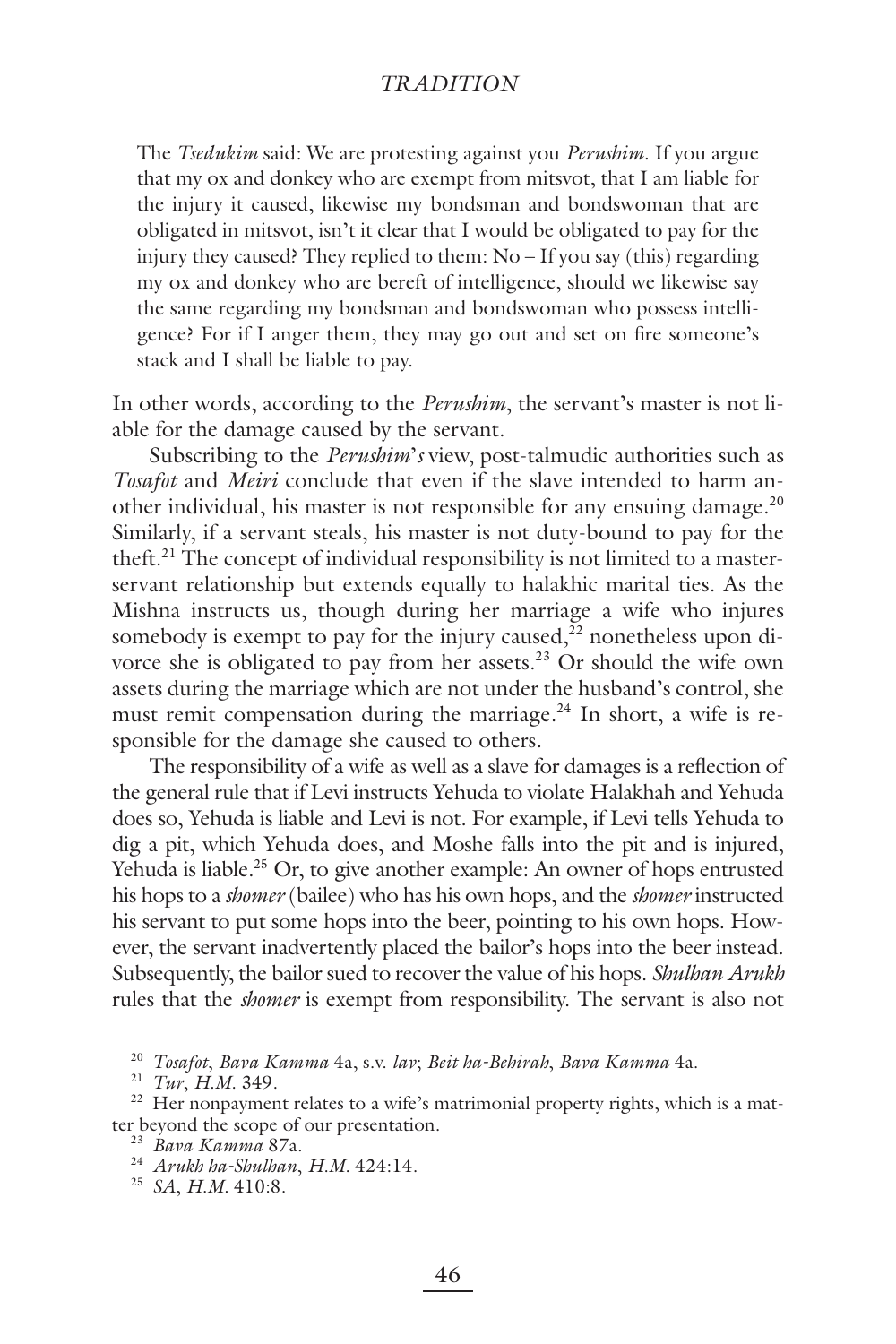obligated to pay since his master, the *shomer*, did not specifically instruct him to put these hops in and not the others. Since the bailee's instructions to place "some hops into the beer" were unclear in regard to whose hops, the servant is not liable to pay.<sup>26</sup> Obviously, had the *shomer's* instructions been clear and had the servant failed to comply with them, the servant would have been obligated to pay for the value of the hops. Here, again, Halakhah recognizes the notion of individual responsibility for one's behavior. The one exception to the rule of individual responsibility is that a minor who engages in *nezikin* is exempt from responsibility when he attains majority age.<sup>27</sup> But here again, this exception is understandable and reflects the halakhic affirmation of individual responsibility. Since the act of *nezikin* was committed during a period when a minor is exempt from mitsvot and responsibility only commences for actions done when one reaches majority age, a minor is exempt from liability even upon attaining the age of majority.

In short, the mitsva of *ma'akeh* instructs us that an individual Jew must provide a safe environment which will minimize the exposure to risk. Secondly, the concept of individual responsibility undergirds the interaction between individuals including but not limited to master-servant ties, spousal relationships, bailment matters, and relationships with minors. In sum, in responding to the question whether another individual is responsible for the damage caused by someone else, the Talmudic reply is "an individual is obligated to protect his own body."<sup>28</sup>

# **II. An Employer's Responsibility for Injury Caused by his Employee**

A similar conclusion that we found regarding injury caused to the employee may be found in the context of an employer's responsibility for injury caused *by his worker*. For example, in a *baraita* we encounter the following teaching,<sup>29</sup>

Our Rabbis taught: Once the quarryman has delivered [the stones for building] to the chiseler [for polishing and smoothing], the latter is responsible [for any damage caused by them]; the chiseler having delivered

<sup>26</sup> *SA*, *H.M.* 291:25.

<sup>27</sup> However, should the minor benefit from the injury caused, then he must compensate. See *Teshuvot Shevut Ya'akov*, volume 1, 177.

Even though a minor is exempt from payment, nevertheless for educational reasons, a *beit din* is authorized to monetarily penalize a minor who is a *mazik.* See *Shevut Ya'akov*, ibid.; *Teshuvot ha-Radvaz*, vol. 1, 432.

<sup>29</sup> *Bava Metzia* 118b.

<sup>28</sup> *Bava Kamma* 4a.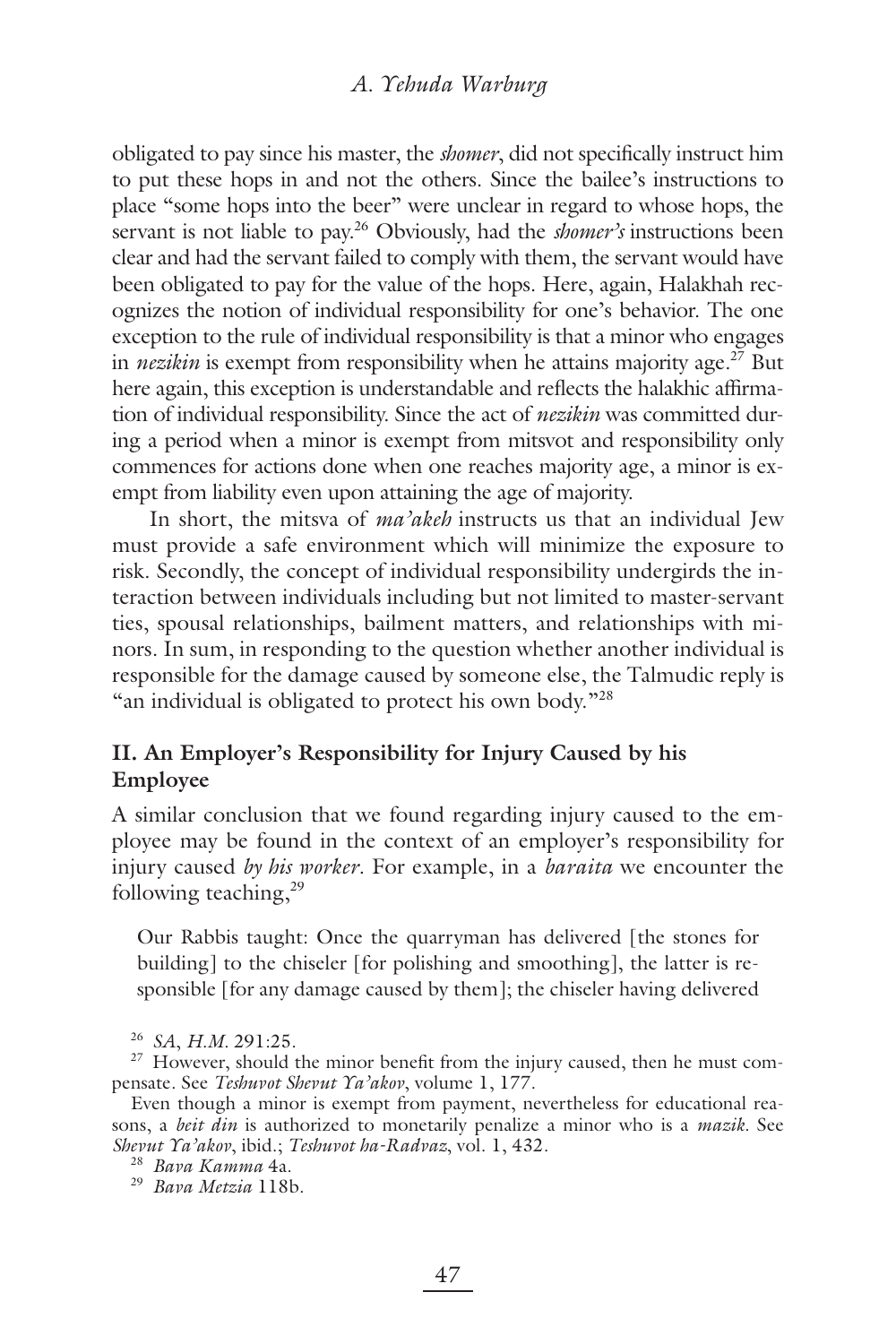them to the hauler, the latter is responsible; the hauler having delivered to the porter, the latter is responsible; the porter delivers the stones to the bricklayer, the latter is responsible; the bricklayer delivers them to the foreman (to set the stones in place), the latter is responsible. But if after he had placed the stone properly in place, it caused damage, all are responsible. But has it not been taught: only the last is responsible, while the others are exempt? There is no difficulty: the second case refers to a laborer, the first case to an independent contractor.

Addressing the situation of injury caused to the employer or a third party by a laborer, the *baraita* directs its attention to whether the other workers who are employed on the same project are responsible to pay for the damages caused. Does it make a difference whether we are dealing with a group of contractors who are being compensated for a project or a group of wage earners who are paid by the hour?<sup>30</sup> The tannaitic reply is that if the damage was directly caused by a worker, regardless of whether we are dealing with workers who earn an hourly wage or contractors who are compensated based upon the completion of a project, liability resides solely with the *mazzik*, the tortfeasor. As the aforementioned *baraita* states,<sup>31</sup>

Once the quarryman has delivered [the stones for building] to the chiseller [for polishing and smoothing], the latter is responsible [for any damage caused to a third party].

Such a conclusion is seen as authoritative amongst the authorities.<sup>32</sup> Accordingly, if the actual damage transpired after the worker completed his job, then one must distinguish between a group of laborers and a group of contractors. Concerning the contractors, given that they all were partners in this enterprise, they all are jointly responsible to pay for the damages. However, a wage earner is hired to perform a particular job, and therefore only the last one will be liable.<sup>33</sup>

On the other hand, in addressing a scenario of a contractor causing damage, the mishnah in *Bava Metsia* instructs us,<sup>34</sup>

30 For this distinction between a laborer and contractor, see *Rashi B.M.* 112b, s.v. *kablanut*; *Maggid Mishneh*, *Hilkhot Sekhirut* 9:4; *Rema*, *H.M.* 333:5. For additional analysis towards defining the relationship between an employer and a laborer, see Berachyahu Lifshitz, *Employee and Independent Contractor: Acquisitions and Obligations in Contract*, [in Hebrew], Jerusalem 1993.

<sup>31</sup> *Bava Metsia*, supra, n. 29.

<sup>32</sup> *Rashi*, *Bava Metsia* 118b; *Ra'avad*, *Shita Mekubbetset* 118b.

<sup>33</sup> *Ra'avad*, *Shita Mekubbetset* 118b; *S.A.*, *H.M.* 384:4.

<sup>34</sup> *Bava Kamma* 98b.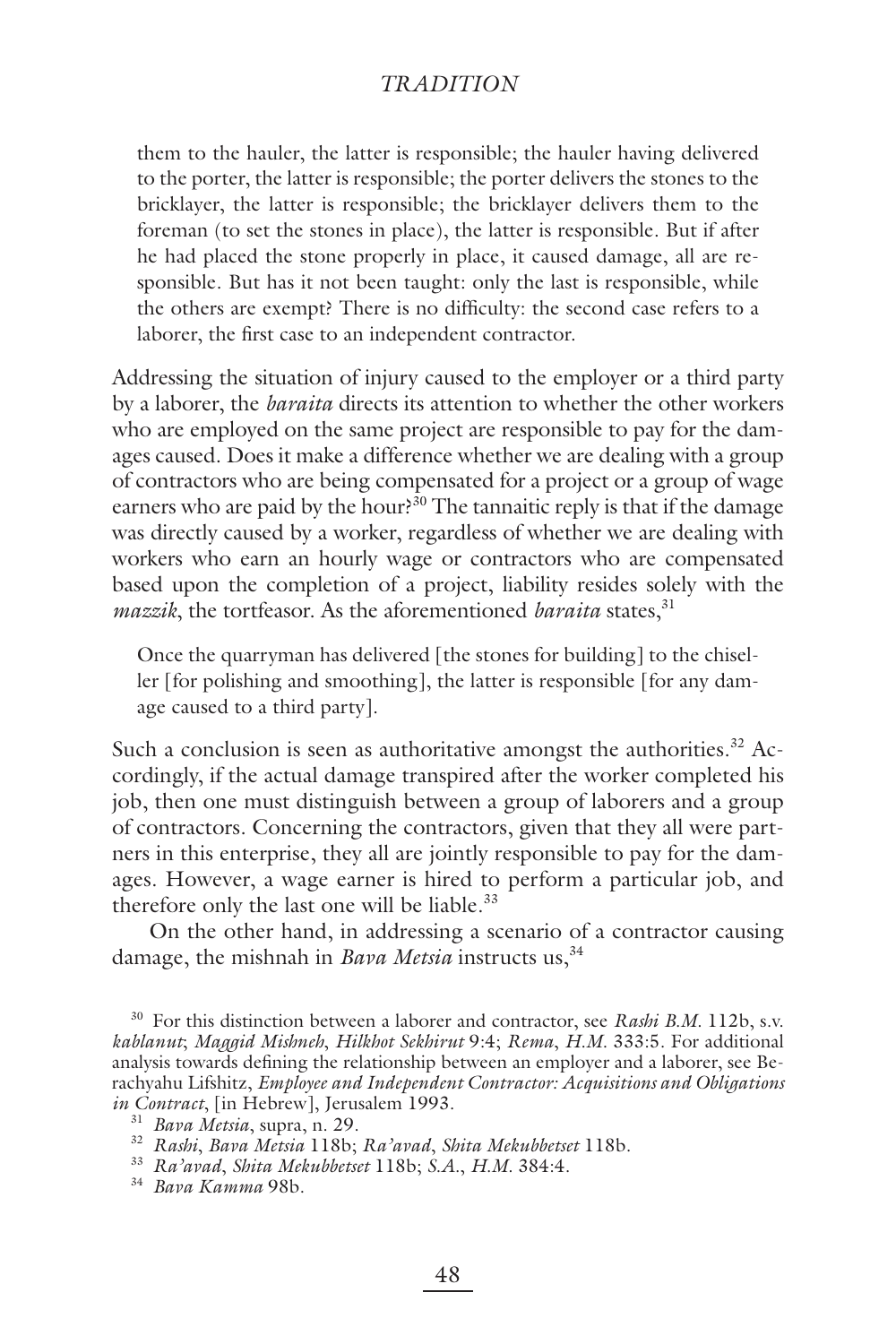If a builder undertook to remove a wall and broke the stones or damaged someone,<sup>35</sup> he would be liable to pay.

Accordingly, if a builder contracted to demolish the wall and broke the stones or injured a passerby during the dismantling, the builder is liable. The inference drawn from this Mishnaic ruling is that if we are dealing with a builder who has been hired on a per diem basis, if he causes property damage or he himself injures a third party from the dismantling of the stones, the employer as well as the employee would be jointly responsible in paying damages.<sup>36</sup> The rationale is that an employer will supervise his wage earner's job and therefore he is responsible for any *nezek* (damage) which was done by his laborer during his employment while working with his employer's property. On the other hand, an employer has neither control nor the capacity to supervise a contractor's work; therefore he is exempt for any *nezek* committed by his employee. Clearly, should an employer of a group of contractors undertake to accept joint responsibility for damages incurred in the *baraita* case, he would share in the liability.<sup>37</sup> However, should the pain continue to persist after the actual injury, the laborer is solely responsible for the damages.<sup>38</sup>

As is aptly noted by R. Sha'anan, a *dayyan* who serves on Tel Aviv's Rabbinical Court,<sup>39</sup> the aforementioned *mishnah* and subsequent halakhic discussions are silent regarding an employer's liability for other types of *nezek* such as the case of an employee who during the performance of work tramples on another person's property located at the work site. Moreover, there is silence regarding whether employer liability extends to an employee who assaults or sexually abuses a coworker or a third party while on the job. It seems that in these instances sole responsibility for such misconduct resides with the laborer. Consequently, it would seem, a principal or teacher who abuses his student is solely liable for his own misbehavior. In fact, assuming a particular state permits corporal punishment of students by teachers, if a teacher utilizes excessive force in attempting to educate a student

<sup>35</sup> See textual variant found in *Dikdukei Soferim*, *Bava Kamma* 98b; *Piskei ha-Rosh*, *Bava Kamma* 9:14; *Rashash*, *Bava Kamma* 98b.

<sup>36</sup> *Mishneh Torah*, *Hilkhot Nizkei Mamon* 13:18; *SA H.M.* 384:4.

<sup>37</sup> *Nimmukei Yosef*, *Bava Metsia* 118b; *Ra'avad Bava Metsia* 118b.

<sup>&</sup>lt;sup>38</sup> Teshuvot Nofet Tsufim (Burdugo), vol. 1, *H.M.* 395.

<sup>39</sup> *Iyyunim be-Mishpat*, *Hoshen Mishpat* 44 (463).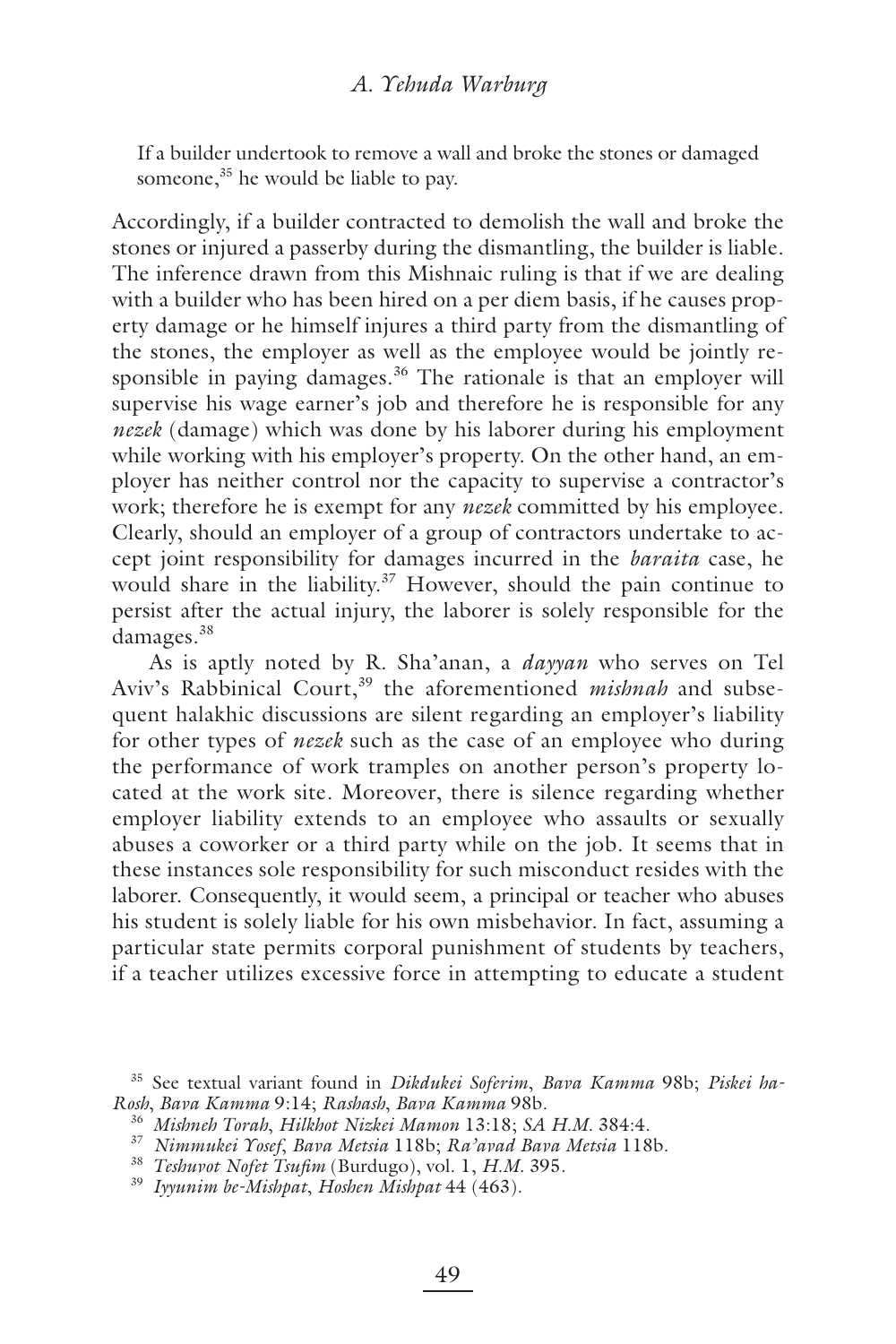he rather than the employer is responsible to pay for damages.<sup>40</sup> But is a student in a yeshiva setting to be treated halakhically like a third party in the conventional workplace?

# **III. The Halakhic Mandate for a Safe Workplace**

If, in fact, the yeshiva as the employer is exempt from responsibility for any monetary claims advanced by the victim of abuse against one of the yeshiva's employees, does that mean the yeshiva is absolved from introducing policies of hiring, supervision, and training in dealing with sexual misconduct which will hopefully create a safe environment for students? Firstly, Halakha is concerned for the victim of abuse, and ensuring that abuse does not take place must be of primary concern. In addition, the establishment and employment of such policies serves as a concrete articulation of our covenanted-responsibility of *arevut*, guaranteeing that our fellow Jew observes Halakha.<sup>41</sup> Obviously, engaging in child abuse in any shape or form such as improper touching or fondling is a halakhic violation.42 Hence, an employer, similar to every individual Jew, is dutybound to ensure that his employees are engaging in proper conduct, and thus must introduce policies with the aim of preventing employees and third parties from functioning in a sexually hostile environment.

Moreover, our duty to promote a safe work site is underscored by our mandated love of our fellow man, as *Sefer ha-Hinnukh* observes,<sup>43</sup>

One should act with his friend as he is accustomed to behave for himself, to protect his property and to prevent that injuries befall him…If he injures his property or pains him, he has transgressed this positive commandment.

Consequently, the *weltanschauung* of Halakha based upon the notion of love of our fellow man and *arevut* would entail that the employer properly screen its potential employees by interviewing them and contacting their references. And once employed, the employee ought to be supervised and receive training in proper sexual behavior.

<sup>43</sup> *Sefer ha-Hinnukh*, mitsva 219.

<sup>40</sup> *Ketubbot* 50a; *Gittin* 31a; *SA*, *Yoreh De'ah* (*Y.D.*) 245:9. For further discussion regarding this issue, see this writer's "Corporal Punishment in School: A Study in the Interaction of Halakha and American Law with Social Morality," *Tradition* 37:3 (Fall 2003), 57-75. 41 Deuteronomy 9:9-14.*Teshuvot Hatam Sofer*, *Y.D.* 19.

<sup>42</sup> *SA*, *Even ha-Ezer* (*E.H.*) 20:1; *Beit Shemuel* and *Biur ha-Gra*, ad locum.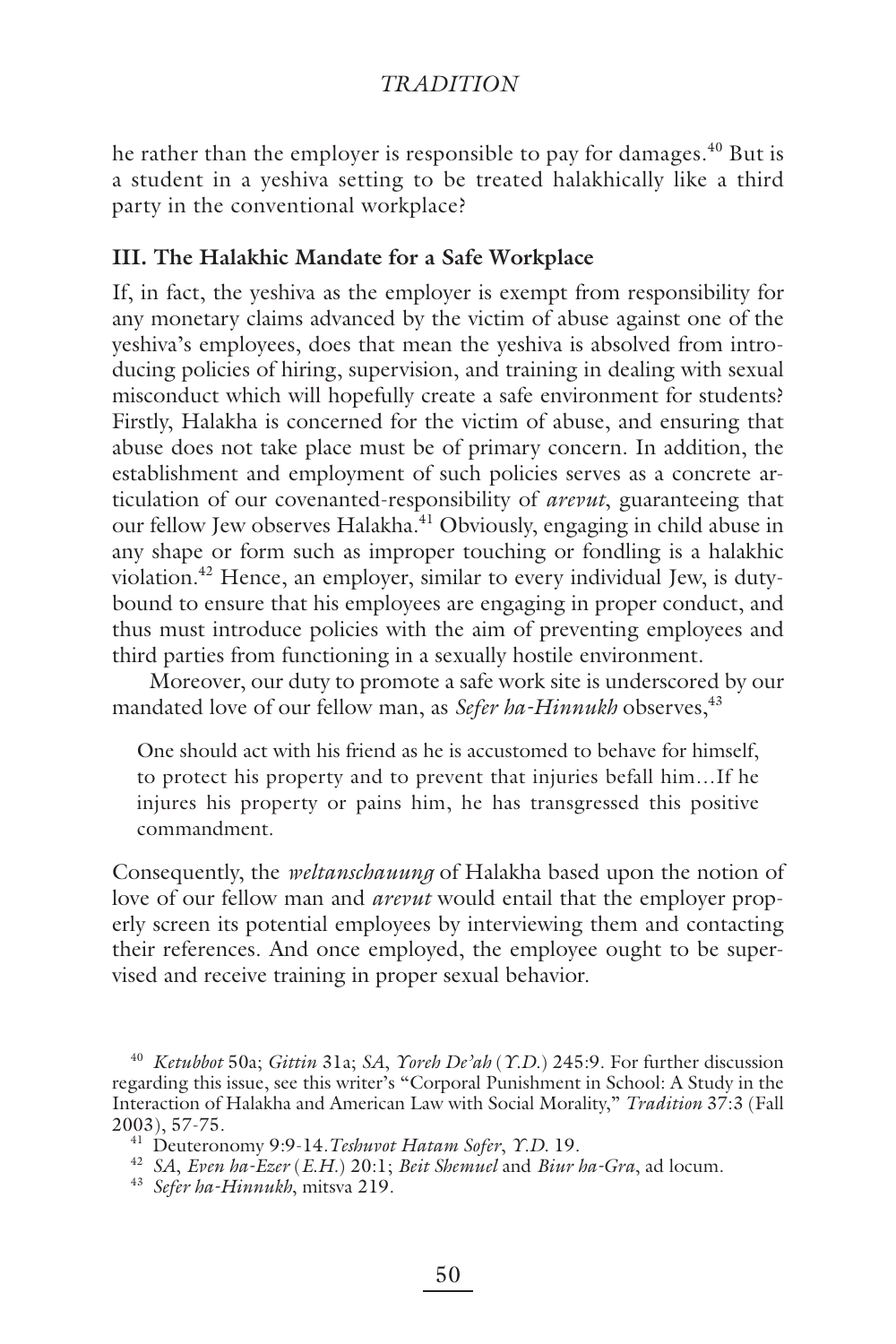### *A. Yehuda Warburg*

Furthermore, Halakha is not merely concerned with the prevention of improper sexual misconduct in the workplace. Failure for a yeshiva or for that matter any Jewish institution to deal with actual abusive behavior occurring under their watch entails a violation of "And thou shall restore it to him." Summarizing the interplay between mitsva of *lo ta'amod al dam re'ekha*, the obligation to assist somebody in peril, and "And thou shall restore it to him," the duty to restore a lost object to its owner, R. J. David Bleich writes,

The obligation to save the life of an endangered person is derived… from the verse "Nor shall you stand idly by the blood of your fellow…The Talmud and the various codes of Jewish law offer specific examples of situations in which a moral obligation exists with regard to rendering aid. These include the rescue of a person drowning in a river, assistance to one being mauled by wild beasts, and aid to a person under attack by bandits… This obligation is predicated upon the scriptural exhortation with regard to the restoration of lost property, "And you shall restore it to him"...On the basis of a pleonasm in the Hebrew text, the Talmud declares that this verse includes an obligation to restore a fellow-man's body as well as his property…

A latter day authority, R. Yehudah Leib Zirelson, in his *Teshuvot Atzei ha-Levanon*, no. 61 argues cogently that the obligations posited by the Gemara… apply under non-life threatening circumstances no less than in life-threatening situations. The verse "And you shall restore it to him"… mandates not only the return of lost property, but a fortiori, preservation of life as well… Accordingly, declares *Atzei ha-Levanon*, restoration of health to a person suffering from an illness is assuredly included in the commandment "And you shall restore it to him $.$ <sup>44</sup>

In short, the divine imperative of "And thou shall restore it to him" is not limited to the recovery of lost objects but equally encompasses the restoration of psychological well-being as well as physical health of a fellow-Jew.

This obligation is not enforceable in beit din, as is evident from the immunity granted to the rescuer for any injury committed during the saving of the recued party. Additionally, despite the fact that the rescuer has the right to sue the rescued party for any financial expenses incurred

44 J.D. Bleich, *Judaism and Healing* (N.Y.: Ktav, 1981) 1,3-4.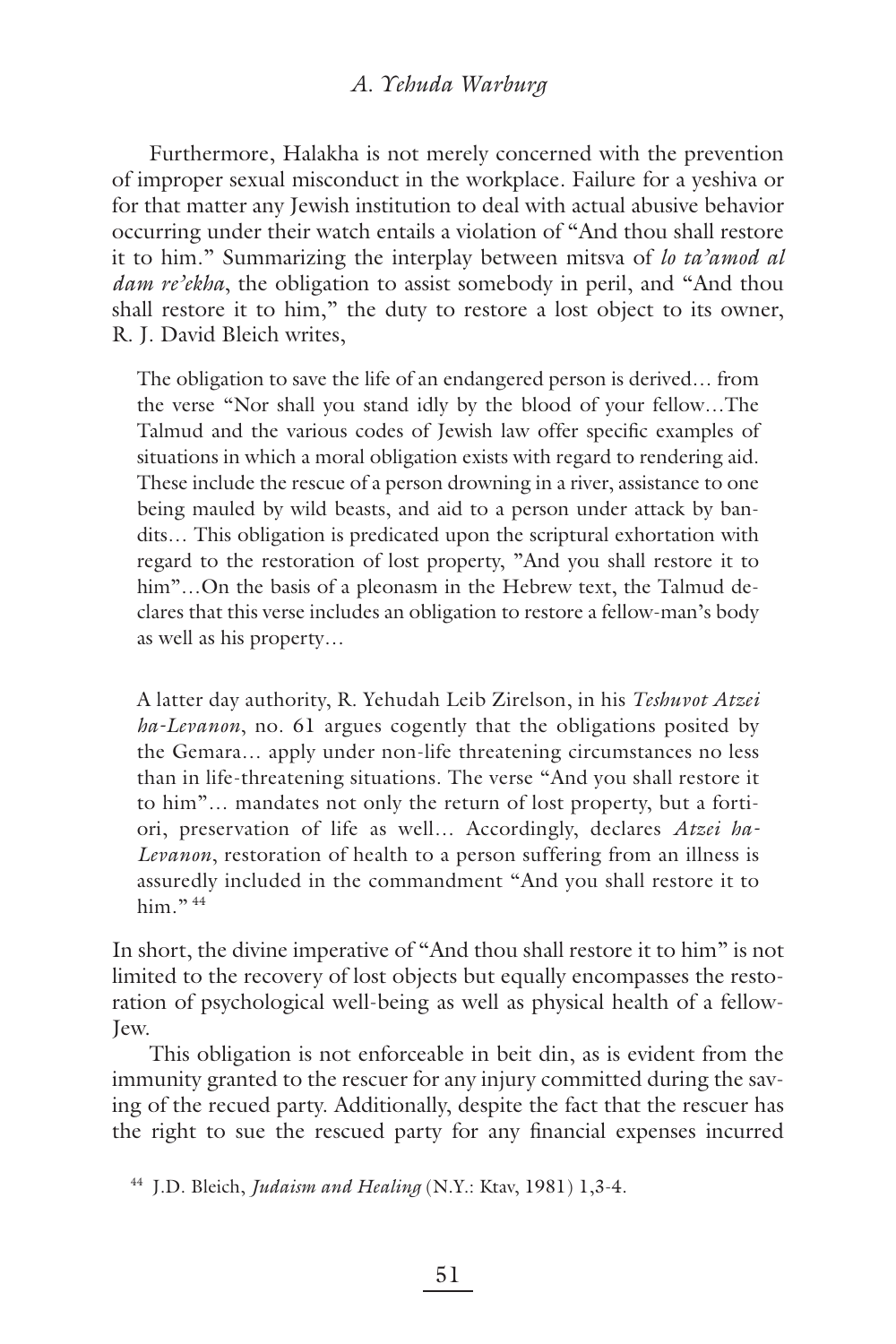during the rescue operation,<sup>45</sup> nonetheless, the failure to restore health does not result in any halakhic-legal consequences.<sup>46</sup> The duty is a halakhicmoral obligation which a Jew must comply with in order to fulfill the requirements of Heaven, i.e. *hayyav be-dinei shamayim*. 47

To state it differently, a Jewish institution is not only obligated based upon the norms of love of one's fellow man and *arevut* to professionally create and implement policies regarding hiring, supervising, and training of employees regarding sexual misconduct. Implicit in such a mandate is that the yeshiva as an employer is duty-bound to serve as a *shomer* over the bodily integrity of its students.<sup>48</sup> Any suspicion of sexual abuse should be recorded and investigated and the individual should be monitored. As we have seen, whereas the halakhot of labor relations preempt an employer's responsibility for bodily injured caused by his employee to a third party, here, when dealing with an institution who is servicing children and therefore acting in a custodial, caretaker capacity mandates that certain administrative policies be established and implemented.

Moreover, should an actual act of abuse occur, prompt action ought to be taken against the employee by his discharge based upon the halakhic imperative of "and you shall restore it to him," i.e. insuring the psychological health of the victim of abuse. Finally, assuming there is a credible allegation of abuse and there are reasonable grounds ("*raglayim la-davar*") of suspicion that the abuse transpired or actual knowledge of an act of abuse, the employer must comply with the mandated reporting laws of the state where the abuse occurred, and if required by law, ought to notify the civil authorities regarding the incident.<sup>49</sup> The aforementioned

<sup>45</sup> *Tur*, *H.M.* 264; *Beit Yosef*, *H.M.* 265, *SA*, *H.M.* 267:26, 380:4.

<sup>46</sup> *Mishnah Torah*, *Hilkhot Rotseah u-Shemirat ha-Nefesh* 1:14,16.

<sup>47</sup> This *din shamayim* which generally cannot be dealt with by an earthly Jewish court may be addressed in a *beit din* under certain prescribed conditions. See Y. Ariel, *Dinei Borerut*, 174, 188-190.

<sup>48</sup> *Mordekhai*, *B.M.* 359, 461; *Rema*, *H.M.* 176:48; *Teshuvot Maharik*, s*horesh* 131; *Maggid Mishneh*, *Hilkhot Toen ve-Nit'an* 5:2. One of the primary objections to this view is that *hilkhot shomerim* conventionally is understood as limited to the guarding of movable objects rather than human beings. See *Shemot* 22:6.9; *Shakh*, *H.M.* 227:19; *Mishpat Shalom* 176:48. For an employer's liability as a *shomer*, see infra, nn. 105-107.

Whether the institution and the employee serve as an *"apotropus*," a guardian vis-à-<br>vis the children, is beyond the scope of our presentation.

<sup>49</sup> *Shita Mekubbetset, Bava Metsia* 83b in the name of Ritva; R. Sinai Adler, *Devar Sinai*, 45-46 (Jerusalem: 5760) (R. Elyashiv's opinion); idem., "A Treatise Regarding Your Friend's Blood," [in Hebrew] *Yeshurun* 15 (5765), 634-665, at 641 (R. Elyashiv's opinion); *Nishmat Avraham*, Vol. 4, 207, 208. However, if the alleged abuse is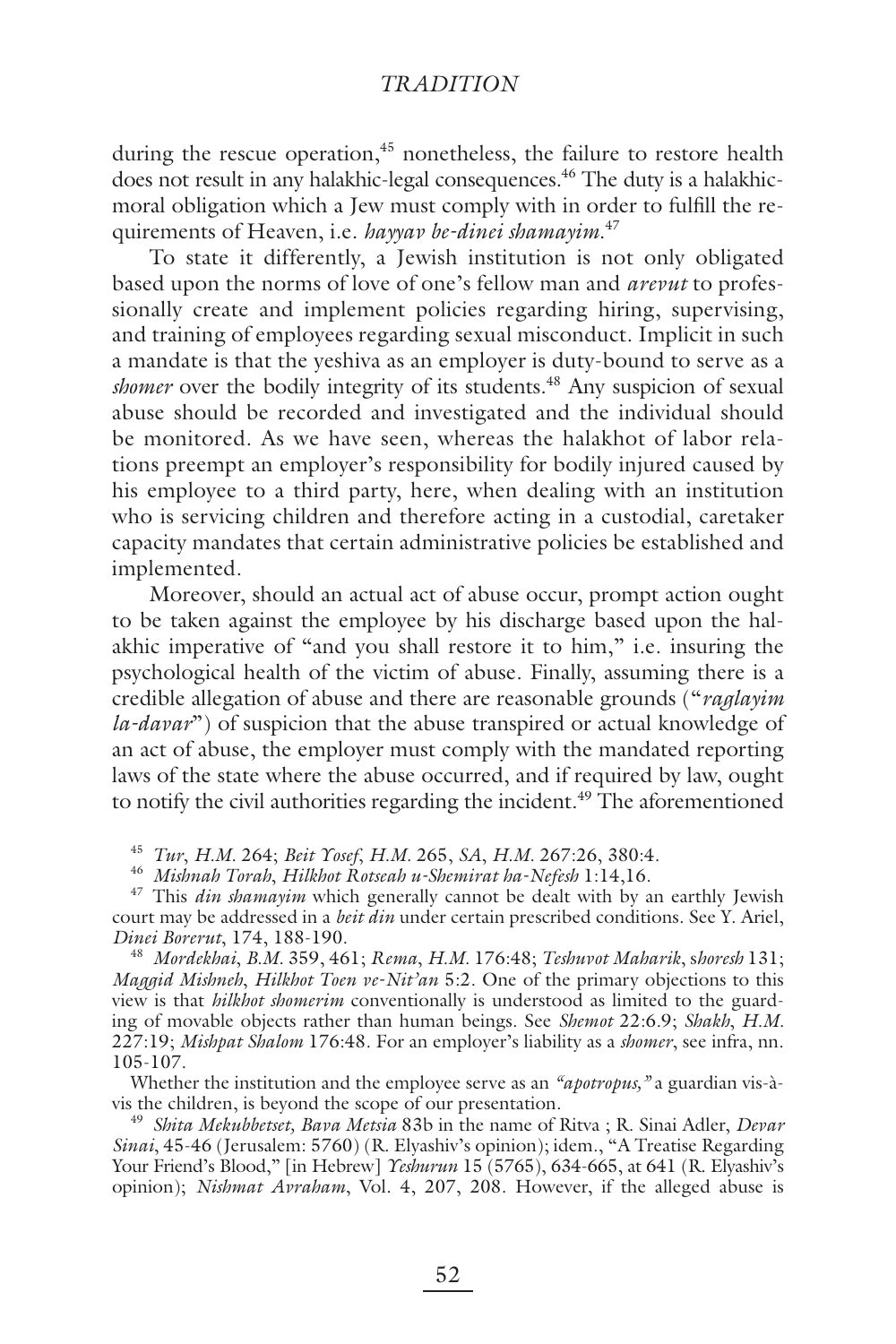policies represent what may be best described as a yeshiva's zero tolerance policy vis-a-vis employees who may be or who are child predators. These administrative guidelines concretize how to fulfill our obligations of love of one's fellow man, *arevut*, rebuke, and active intervention to assist a fellow human being in peril.

Moreover, failure to employ a policy of dismissal entails a violation of *afrushei me-issura* which minimally is a violation of a rabbinic prohibition<sup>50</sup> or maximally a transgression of a Biblical interdict.<sup>51</sup> As a member of our covenant-faith community, a Jewish employer, like every Jew, has a duty to prevent the commission of a transgression (*leafrushei meissura*).52 The interdict of *afrushei me-issura* is grounded either in our covenanted-responsibility of *arevut*, the obligation to guarantee that our fellow Jew observes Halakha,<sup>53</sup> or based upon in the mitsva of admonishing a neighbor who is straying from the dictates of the Torah.<sup>54</sup> To allow an employee who is under suspicion of being an abuser or actually is engaging in pedophilia to roam the workplace without supervision and accountability is a travesty.

Implicit in the permissibility in contacting the civil authorities is that there exists no prohibition of *mesirah*, of informing to a government which conducts itself by the rule of law such as a democracy. See *Aruh ha-Shulhan*, *H.M.* 388:7; *Teshuvot Tsits Eliezer*, 19:52.However, some *posekim* contend that the interdict against *mesirah* applies when one causes a Jew to be incarcerated and the punishment for the particular offense is more severe than the Halakhah prescribes. See *Iggerot Moshe*, *H.M.* 1:8, 5:9; *Teshuvot Helkat Ya'akov*, *H.M.* 5 (new edition). Nonetheless, the prohibition is inapplicable to an individual who is a danger to society such as a pedophile. See *SA*,

- *H.M.* 388:12, *Shakh*, *SA*, *H.M.* 388:59. 50 *Tosafot*, *Hiddushei ha-Ran*, *Hiddushei ha-Rashba*, *Shabbat* 3a.
	- <sup>51</sup> *Mishnah Berurah*, *Sha'ar ha-Tsiyyun* 347:8.
	- <sup>52</sup> *Sedei Hemed*, *Ma'arekhet ha-Vav*, *Kelal* 26(3).

There is a dispute whether *afrushei me-issura* is limited to an *issur* (prohibition) being committed in one's home and one's *reshut* (domain) or whether the obligation to prevent another individual's transgression extends to a situation where the *issur* potentially could be transgressed outside of one's home and domain. See *Imrei Binah*, *Hilkhot Dayyanim* 9; *Ketsot ha-Hoshen* 3:1; *Netivot ha-Mishpat* 3:1. Given that the potential for transgression of *issur* here deals with an employee who is working in an employer's facility, it would seem that even *Imrei Binah*, who generally limits invoking the *issur* beyond one's home, would argue that such a situation is equivalent to having the potential *issur* violated in one's home and would concur with *Ketsot ha-Hoshen* and *Netivot ha-Mishpat* that it is incumbent upon the employer to prevent the occurrence of such *issurim*.

- <sup>53</sup> *Teshuvot Hatam Sofer*, *Y.D.* 19.
- <sup>54</sup> *Teshuvot Ketav Sofer*, *Y.D.* 83.

based upon flimsy evidence such as a suspicion or rumor, there would be no grounds for contacting the civil authorities. See also *Nishmat Avraham*, Vol. 4, 207, 208 (R. Waldenburg's opinion).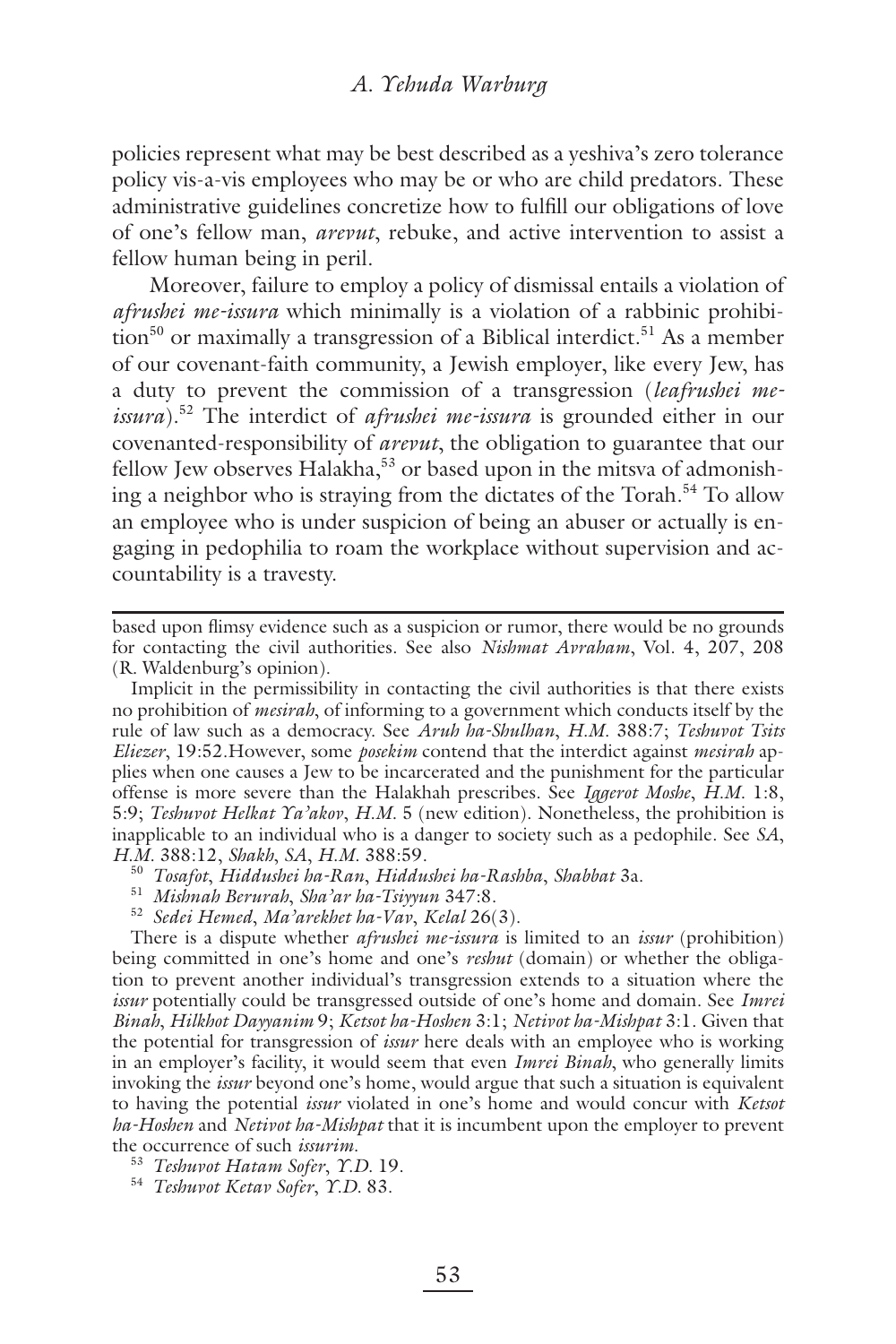In sum, based upon the foregoing presentation, the yeshiva as an employer is halakhically obligated to implement certain administrative policies to ensure a safe environment for their students. Yet, should abusive behavior be perpetrated by one of their employees, the yeshiva who implemented such policies, similar to an employer would not be liable for his worker's sexual misconduct.

# **IV.** *"Dina de-Malkhuta Dina" –* **An Avenue towards the Recognition of an Employer's Vicarious Liability**

The remaining question is whether there are any halakhic grounds to hold an employer who implemented these policies liable for an employee's sexual misconduct? Clearly, should a labor agreement or an insurance policy deal with an employee's liability for injury caused by the employee, the agreement dictates the conditions and scope of institutional responsibility for such *hezek* perpetrated by the employee. However, in the absence of an agreement addressing this issue, is an employer responsible? Will an employer always be responsible for employee sexual misconduct or will he be exempt from responsibility should he demonstrate that hiring, supervisory, and retention policies were in place at the time of the alleged act of abuse?

Given that the abuse transpired in New York City, seemingly the doctrine of *"dina de-malkhuta dina*,*"* lit. the law of the kingdom is the law,55 may serve as an avenue for a the victim to file suit in *beit din* against his abuser. In accordance with *Rema*, which is the accepted view amongst the majority of *posekim*, <sup>56</sup> *"dina de-malkhuta dina"* is applicable to all matters that fall under the rubric of *"le-takkanat benei ha-medina,"* for the benefit of the citizenry.<sup>57</sup> As understood by *Rema* elsewhere,<sup>58</sup> any legislation relating to social interaction is to be subsumed in the category of *"le-takkanat benei ha-medina*,*"* and therefore requires Jewish compliance. In contemporary times, legislation governing labor relations is one of the many examples of a law which is *"le-takanat benei ha-medina."* <sup>59</sup> Numerous Israeli *dayyanim* including Rabbis Izirer, Sherman, and

<sup>55</sup> *Nedarim* 28a; Gittin 10b; *Bava Kamma* 113a-b; *Bava Batra* 54b-55a.

<sup>56</sup> *Teshuvot Dovev Mesharim* 1:76.

<sup>57</sup> *Rema*, *H.M.* 73:14, 369:11.

<sup>58</sup> *Darkhei Moshe*, *H.M.* 369. And, in fact, scattered throughout his *Hoshen Mishpat* rulings, *Rema* offers concrete examples of applying civil law to instances involving social interaction. See *Rema*, *H.M.* 73:14,154:18, 356:7, 369:11.

59 File no. 106/5756, Tel Aviv Regional Rabbinical Court, *Plonit* v. *Va'ad ha-Hinnukh shel Agudat Yisrael* (unpublished decision); File no. 5513-35-1, Haifa Regional Rabbinical Court, *Plonit* v. *Ploni*, August 11, 2005; File no. 1323-35-1, Ashdod Regional Rabbinical Court, *Ploni* v. *Menahel Mosad Almoni*, July 13, 2008.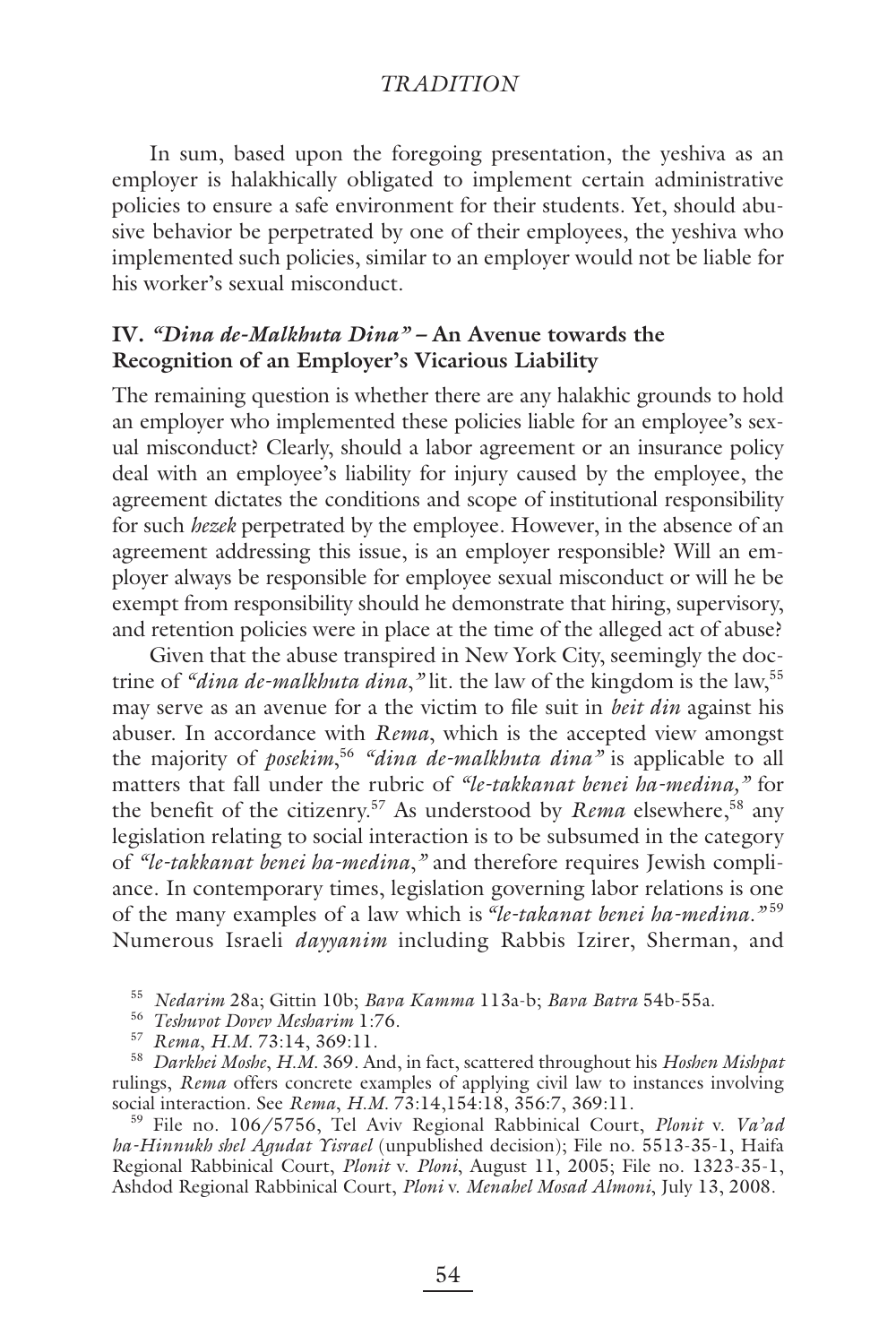Tsadok<sup>60</sup> invoke *Rema*'s approach in halakhically recognizing civil labor law. It is clear in these cases that our desire to foster a sexually safe working environment facilitates proper social interaction. As such, the doctrine of *"dina de-malkhuta dina"* may appear to serve as a vehicle for addressing whether Halakha ought to recognize an employer's vicarious liability in cases of an employee's sexual misconduct.

Let us briefly present how New York courts have dealt with employer's vicarious liability as it relates to sexual harassment and abuse. A review of the law in New York City will demonstrate how our matter has been resolved differently in the late 1990s in comparison to more recent years. Sexual harassment claims, including but not limited to sexual abuse, have been resolved in NY in pursuance to the Civil Rights Act of 1964, as amended by the Civil Rights Act of 1991 ("Title VII") and the NY City Human Rights Law ("NYCHRL"), which is codified in part in the New York City Administrative Code.<sup>61</sup> Various NY courts have noted that claims brought under NYHRL are to be resolved in the same fashion as claims advanced under Federal Title VII and have been rendered in accordance with two US Supreme Ct. decisions.<sup>62</sup> In 1998, the United States Supreme Court in two separate decisions, *Faragher v. Boca Raton*63 and *Burlington Industries*, *Inc. v. Ellerth*, 64 furnishes the guidelines which shield the employer from federal sexual harassment claims. Assuming the plaintiff has proven sexual harassment by an employee who exercised managerial or supervisory responsibility, the employer must prove that (1) he exercised reasonable care to prevent and correct any harassment; (2) action was taken against the offending employee (e.g., discharge, demotion or undesirable reassignment) and, (3) made use of any preventive and corrective mechanisms to avoid the harm. Upon demonstrating compliance with these safeguards, the employer was exempt from responsibility for his employee's misbehavior. These guidelines were endorsed by NY courts.<sup>65</sup>

60 File no. 1323-35-1, supra n.59; File no. 8085481, Supreme Rabbinical Court, *Mosedot Plonim* v. *Plonit*, September 16, 2009.

61 New York City Administrative Code, Section 8-107.

<sup>62</sup> *Fierro v. Saks Fifth Avenue*, 13 F. Supp. 2d 481, 487 (S.D. N.Y. 1998); *Moore v. Sam's Club et al*., 55 F. Supp. 2d 177 (1999); *Wahlstrom v. Metro-North Commuter Railroad Co.*, 89 F. Supp. 2d 506, 523 (S.D. N.Y. 2000); *Duviella v. Counseling Service of Eastern Dist. Of N.Y.*, 52 Fed. Appx. 152, 153 (2d Cir. 2002); *Kercado-Clymer v. City of Amsterdam, et al.* 608 F. Supp. 203 (2009).

 $63$  524 U.S. 775 (1998).

64 524 U.S. 742 (1998).

<sup>65</sup> *Fierro v. Saks Fifth Avenue*, 13 F. Supp. 2d 481 (1998); *Ehrens v. Lutheran Church*, 385 F. 3d 232 (2d Cir. 2004); *Vione v. Tewell*, 12 Misc. 3d 973, 820 N.Y.S.2d 682 (N.Y. Sup. Ct. 2006).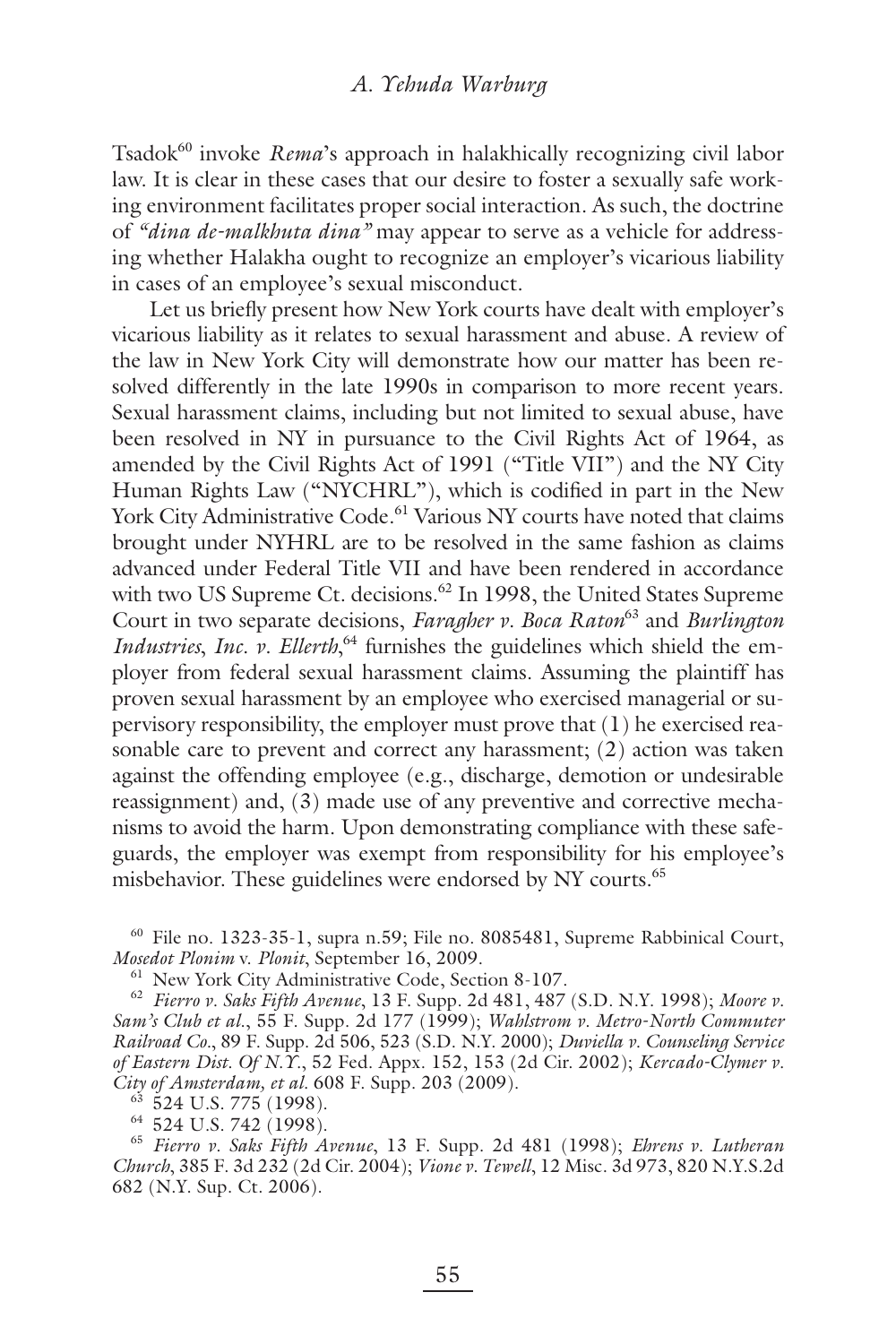In effect, these secular legal guidelines are a concretization of the notions *of arevut*, love of one's fellow man*, afrushei me-issura*, and "and you shall restore it to him," which, if implemented, serve to promote a work environment which is free of sexual harassment and abuse.<sup>66</sup>

Applying the *Farager-Ellerth* guidelines to our scenario, should student abuse have occurred in 2008 at the hands of a NY City yeshiva principal or teacher<sup>67</sup> and the school had established and implemented hiring, supervision, and retention polices concerning abuse, the yeshiva would have been exempt from liability. However, if the yeshiva was negligent regarding any one of these policies, in light of NY court decisions, a *beit din* invoking the doctrine of *"dina de-malkhuta dina"* may have imputed responsibility to the yeshiva and the school would be required to pay civil damages. Placing an employee in a position to cause foreseeable harm, harm which the injured party most probably would have been spared had the employer taken reasonable care in supervising or retaining the employee, serves as grounds for imputing employer liability.

Subsequently, in 2009-2010, some NY courts abandoned applying the *Farager-Ellerth* guidelines for addressing lawsuits brought under NYCHRL. In *Zakrzewska v. The New School*, a federal court in the Southern District of New York concluded that the *Farager-Ellerth* guidelines for harassment liability do not apply to claims under NYHRL. Additionally, the court concluded that NYHRL creates vicarious liability for the acts of managerial and supervisory employees even where the employer has exercised reasonable care to prevent and correct any such harassment.<sup>68</sup>

Answering a question certified to it by the United States Court of Appeals for the Second Circuit, the New York Court of Appeals, in *Zakrzewska v. The New School*, acknowledges that state and local civil rights law must be interpreted in light of federal law. Moreover, the language of New York City Administrative Code imputes vicarious liability for the employer, even if he complies with the *Farager-Ellerth* guidelines

66 See infra, n. 75.

 $67$  An individual qualifies as a supervisor if he or she is authorized to hire, fire, promote, demote, and reassign the employee or if his recommendation is given substantial weight by the final decision maker(s). See *Ellerth*, 118 S. Ct. at 2269.

Furthermore, even if that individual is not empowered to change a person's employment status such as hiring and firing, if he is authorized to direct another employee's day-to-day work activities, he or she qualifies as a supervisor. See *Faragher*, 118 S. Ct. at 2280. As such a teacher would qualify as a supervisor.

<sup>68</sup> *Zakrzewska v. The New School*, 598 F. Supp. 2d 426 (2009).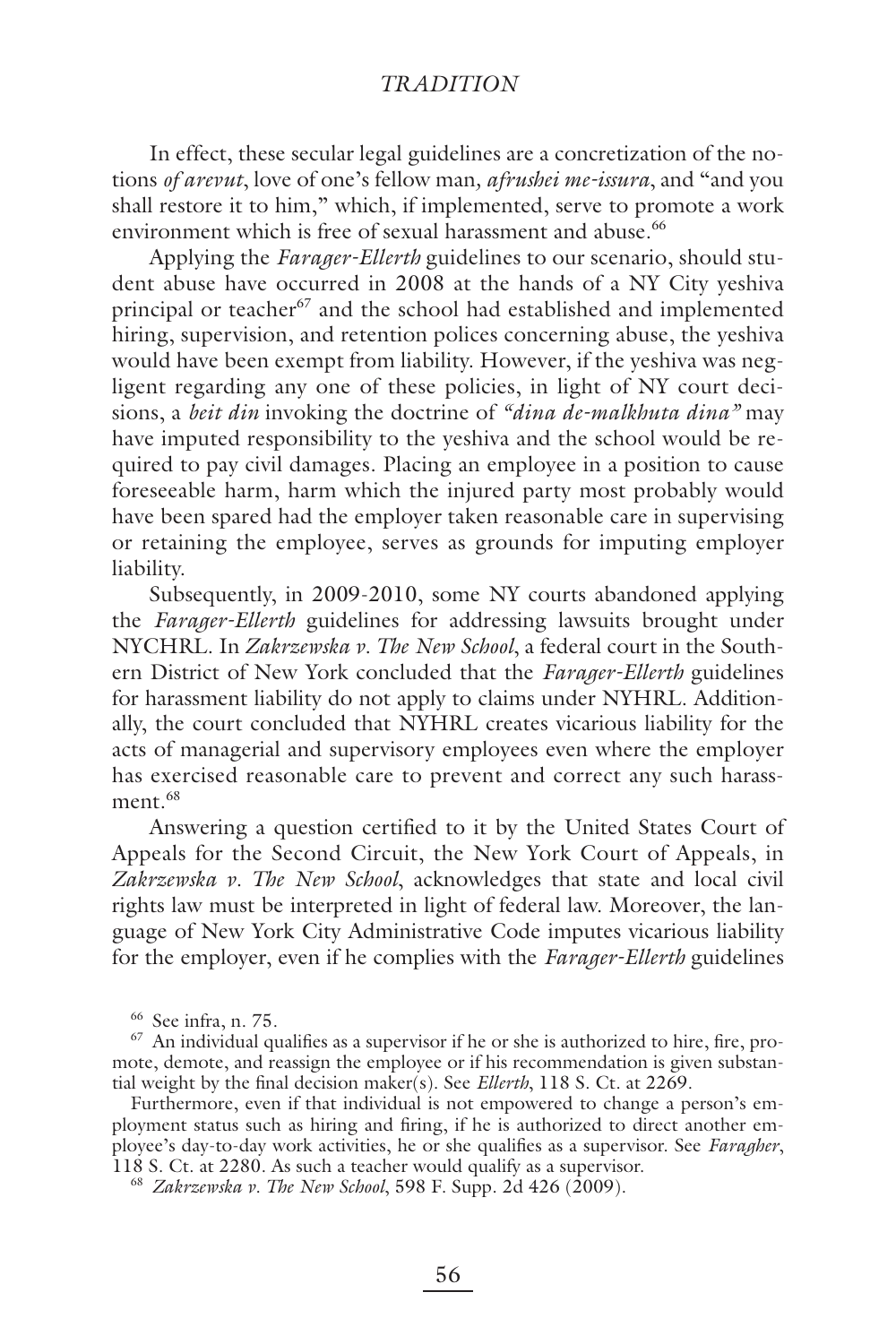and creates a safe workplace.<sup>69</sup> And, numerous New York courts have endorsed the *Zakrzewska v. The New School* ruling mandating an employer's liability even where the employer implemented hiring, supervision and retention polices and took immediate and appropriate corrective action.70 In effect, the courts have precluded the use of the Farager-Ellerth guidelines as an avenue for an exemption of an employer's vicarious liability rather than rejecting them.<sup>71</sup> As such, in accordance with New York law, a New York City yeshiva would be liable for child abuse even if it had established and implemented policies which promoted a safe work place, such as producing records relating to retention, supervision, discipline, termination, and complaints or investigations regarding an employee accused of sexually abusing a student. To state it differently, concerning abuse, a New York City employer is strictly liable.

However, most *posekim* contend that the rule of *dina de-malkhuta dina* is inapplicable when dealing with judge-made law such as US Supreme Ct. and NY court decisions, because generally the law as interpreted by the courts evolves and is ever-changing.<sup>72</sup> In fact, as we have shown, New York law has evolved from initially absolving an employer from liability in situations where hiring and supervision policies were operative and subsequently mandating responsibility even when said policies were implemented. In the minds of these *posekim, "dina de-malkhuta* 

<sup>70</sup> *Edrisse v. Marriot International*, 757 F. Supp. 2d 381 (2010); *Alexander v. Westbury Union Free School*, 829 F. Supp. 2d 89 (2011); *Cajamarca v. Regal Entertainment Group*, 863 F. Supp. 2d 237 (2012); *Mc Redmond et al. v. Sutton Place Restaurant and Bar et al.*, 95 A.D. 3d 671 (2012); *Gandarilla v. Albert Sanchez, et al.*, No. 07 Civ. 6909 (LTS) (S.D. New York- August 15, 2012); *Joyner v. The City of NY et al.*, No. 11 Civ., 4958 (DLC) (S.D., NY, October 10, 2012).

 $71$  In this fashion, the New York courts interpreted the cases in a way that did not contradict the established precedent of the US Supreme Ct. decisions.

<sup>72</sup> *Teshuvot ha-Rashba* 3:109, 6:254; *Teshuvot ha-Rivash* 495; *Beit Yosef*, *Tur H.M.* 26 (end); *Rema*, *Darkhei Moshe H.M.* 369:3, *Sma*, ad. loc.. 21,28; *Teshuvot Mahariz Enzel* 4; *Teshuvot Shevut Ya'akov* 2:176; *Teshuvot Maharsham* 5:41; *Teshuvot Penei Moshe*, 1:39, 2:116; *Teshuvot Shemesh u-Tzedaka* 33:1;*Teshuvot ve-Hanhagot* 3:455; Avraham Sherman, "National Custom in Labor Relations," [in Hebrew], 18 *Tehumin* 245-247 (5758); File no. 335906/3, Ploni v. Plonit, Tel Aviv-Yaffo Regional Rabbinical Court, May 26, 2010. Cf. *Teshuvot Minhat Yitzchak* 2:86, who argues that judge-made law regarding matters unrelated to taxes ought to mandate compliance based upon *dina de-malkhuta dina*; Shlomo Dichovsky, "Partnership Doctrine – Is it *Dina de-Malkhuta Dina*?" [in Hebrew] 18 *Tehumin* 18, 27-29 (5758); PDR 16, 296, 301; File no. 3369-21-2, *Plonit v. Ploni*, Supreme Rabbinical Court, January 23, 2007; File no. 292687/1, *Ploni v. Plonit*, Netanya Regional Rabbinical Court, October 10, 2010; File no. 830099/5, Haifa Regional *Beit Din, Ploni v. Plonit,* June 11, 2012; File no. 824780/2, Netanya Regional *Beit Din, Ploni v. Plonit,* June 27, 2012.

<sup>69</sup> Section 8-107(1) (a); *Zakrzewska v. The New School*, 620 F. 3d 168 (2010).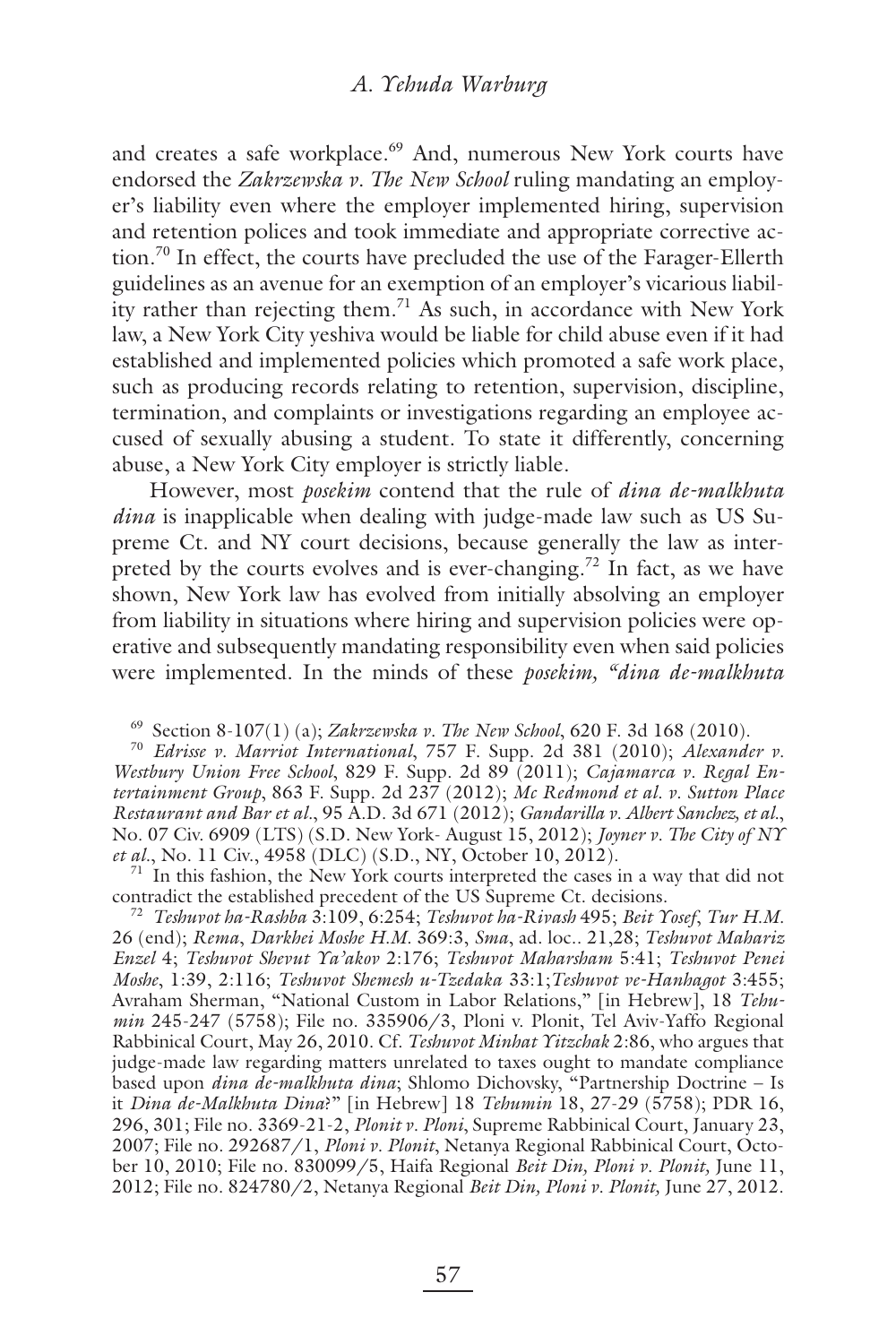*dina"* is to be invoked only with regard to a determinate body of law, i.e. statutory law.73 And, therefore, New York law, which is judge-made law, would not be recognized based upon *"dina de-malkhuta dina*.*"*74 Consequently, secular law memorialized in judge-made law will not provide the grounds for addressing whether an employer ought to be responsible for the abuse committed by his employee. Hence, should a victim of child abuse lodge a monetary claim against the New York City yeshiva in *beit din*, arguing that *dina de-malkhuta dina* should serve as the grounds for justifying his claim, it may be rejected.<sup>75</sup>

<sup>73</sup> Even though, historically speaking, the law of the monarchy required the king's interpretation, the rule of *dina de-malkhuta dina* would remain applicable. See *Teshuvot Kerem Shlomo* 31 (R. Netanel's opinion). Cf. R. Shimshon Morfogu's posture who argues that any law which requires interpretation, even monarchial interpretation need not be followed. See *Kerem Shlomo*, op. cit.; Shmuel Shilo, *Dina de-*

<sup>74</sup> Secondly, there are *posekim* who subscribe to *Shakh*'s posture who contend that should secular law contradict Halakha, the latter trumps civil law. See *Shakh*, *H.M.* 73:39; *Teshuvot Avkat Rokhel* 81; *Teshuvot Maharsham* 3:69. Consequently, since Halakha rejects the notion that an employer assumes vicarious liability in cases of an employee's abuse, therefore civil law fails to be binding by dint of *dina de-malkhuta dina*.

<sup>75</sup> On the other hand, New York City law which mandates that an employer establish and implement policies regarding hiring, supervision, and retention would be recognized by many *posekim* based upon *dina de-malkhuta dina*. This conclusion is based upon R. Moshe Sofer's teaching,

"If the matter would be submitted to us, we would have legislated it!" See *Teshuvot Hatam Sofer*, *H.M.* 44.

The background for *Hatam Sofer*'s ruling relates to the nineteenth century Eastern European regulation that only licensed wine brokers may sell wine and liquor. Concerned with the monopolistic ramifications of this civil law and its attendant economic harm foisted upon non-licensed wine brokerages, members of the Jewish community asked *Hatam Sofer* to express his opinion regarding this regulation. In reply, *Hatam Sofer* argues that it is desirable to regulate economic competition and, in fact, there is precedent in Jewish legal history which demonstrates that earlier decisors as well as communities protected the right of people to earn a living, and therefore this civil legislation makes sense. He therefore concluded that if the Jewish community would have been empowered in his time to pass such legislation, it would have been done without hesitation. As such, the civil legislation ought to be affirmed. This notion, "if the matter would be submitted to us, we would have legislated it!" reverberates in subsequent nineteenth century and twentieth century rulings regarding various commercial matters. See *Ketsot ha-Hoshen* 259:3;*Teshuvot Beit Yitshak* 75,77; *Teshuvot Hitorerut Teshuva* 232; *Teshuvot Shoel u-Meshiv*, *Mahadura Kamma* 44; *Teshuvot Minhat Shlomo* 1:87; *Teshuvot Tsits Eliezer* 12:83; *Teshuvot Shevet ha-Levi* 10:201; PDR 6:382 (R. Zolty, R. Elyashiv, and R. Nissim's opinions). Similarly, in our scenario, in contemporary times if *posekim* would have been empowered to pass legislation, policies regarding hiring, supervision, and retention would have been promulgated in order to promote a safe working environment as a vehicle for engendering love of one's fellow man and preventing the commission of transgression. As such, *dina*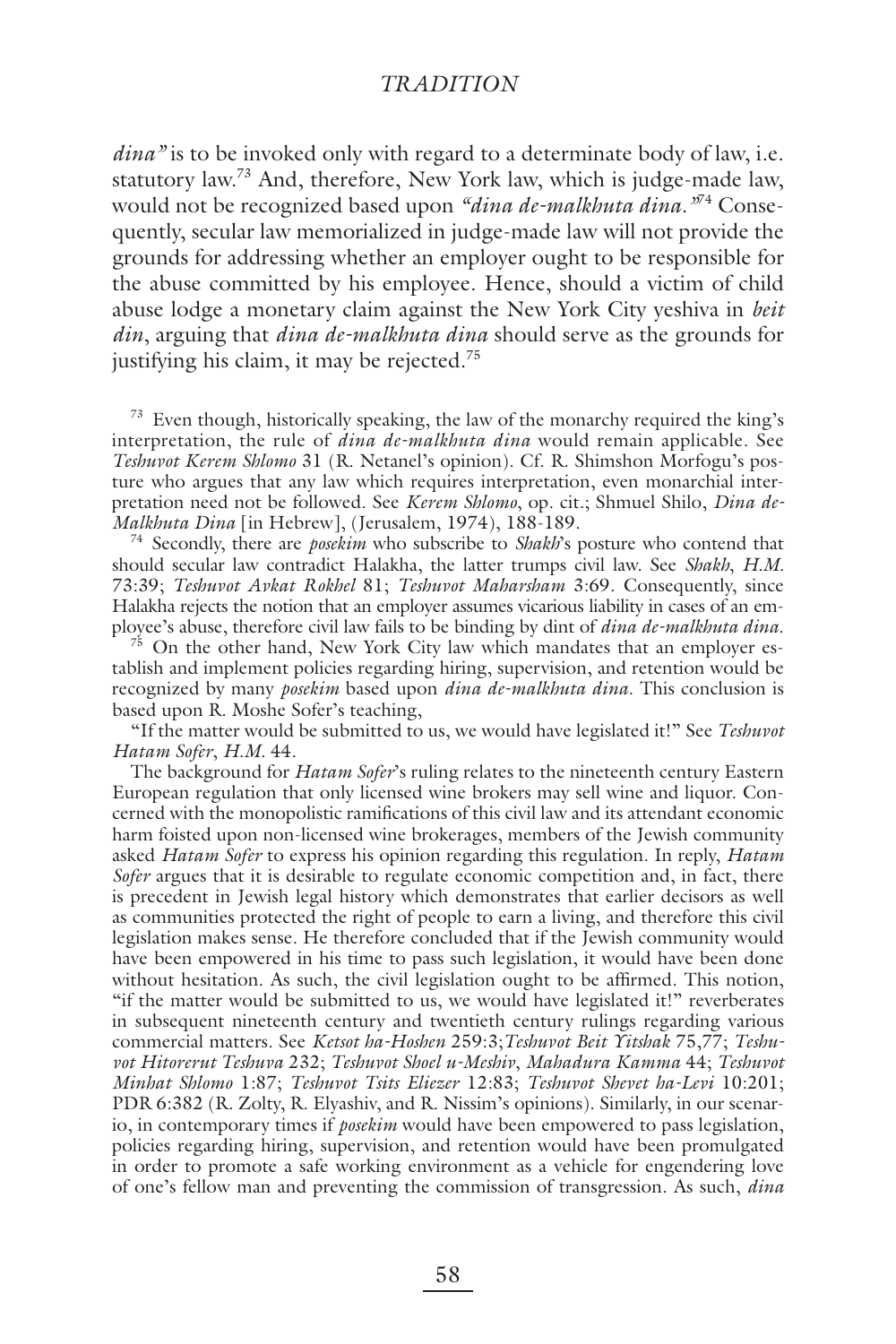# **V. "***Minhag" –* **An Avenue towards the Recognition of an Employer's Vicarious Liability**

Though the doctrine of *dina de-malkhuta dina* may not serve to address our situation*,* nonetheless *minhag ha-medina*, national or local practice, may be a more halakhically promising approach for dealing with our issue at hand.

Halakha establishes the guidelines for setting up various types of commercial relationships including but not limited to *shutafut* (partnership), *arevut* (surety), and labor relations. At the same time, Halakha recognizes the ability of parties to enter into agreements which may be at variance with the guidelines set down by Halakha.<sup>76</sup> As such, any issues between the parties would be resolved in accordance with the provisions of their mutually-agreed upon arrangement.

If there is a *minhag* dealing with a certain matter in monetary affairs, even though the *minhag* does not have the endorsement of a rabbinic authority or communal leadership and the origin of the *minhag* is non-Jewish, $7^7$  we presume that whoever signs off on a commercial agreement or obligates himself to an individual intends to obligate himself in accordance with the *minhag*. So for example, if a business agreement fails to be finalized in accordance with a *shtar* (recognized halakhic-legal document), nevertheless, should the *minhag* validate the transaction based upon commercially accepted modes of undertaking an obligation, the

The implicit assumption of this notion "if the matter would be submitted to us, we would have legislated it!" is that the legislation does not stand in contradiction to any Halakha. See *Teshuvot Beit Reuven*, vol. 2, *Siman* 23 (5).

 $76$  Parties may determine their own business relationship, provided that the arrangement complies with a proper form, i.e. *kinyan* and, is not violative of any *issurim,* prohibitions such as theft or the interdict against taking *ribbit*. See *Kiddushin* 19b; *Beit Yosef*, *H.M.* 305:4; *SA E.H.* 38:5, *H.M.* 291:17, 305:4; *Rema*, *H.M.* 344:1.

 $77$  Though there is a long-standing halakhic dispute whether a monetary custom practiced by the community on their own is effective without rabbinic or communal endorsement, the classical restatements have either explicitly or implicitly ruled that a monetary custom has an independent status. See *SA*, *H.M.* 176:10, 218:19, 229:2, 230:10, 232:6, 330:5, 331:12; *Rema*, *SA*, *H.M.* 72:5.

Concerning the validity of a monetary *minhag* which is grounded in non-Jewish practices, see *Teshuvot Nediv Lev* 12; *Teshuvot Mahari Levi* (Ettinger) 2:111; *Teshuvot Devar Avraham* 1:1; *Teshuvot Beit Yisrael* 172; *Teshuvot Torat Hayim* 1:10; *Teshuvot Aholei Tam* 202; *Teshuvot Divrei Yosef* 21; *Teshuvot Iggerot Moshe*, *H.M.* 1:72.

*de-malkhuta dina* is applicable*.* Alternatively*,* it ought to be validated based upon *Rema*'s view that matters that are legislated relating to social interaction are to be recognized based upon *dina de-malkhuta dina.* See supra text accompanying nn. 56-60*.*

Whether an employer is accountable in a *beit din* for failure to implement hiring, supervision, and retention policies or liable for negligent hiring, supervision, and retention of an employee who engages in pedophilia is beyond the scope of this presentation.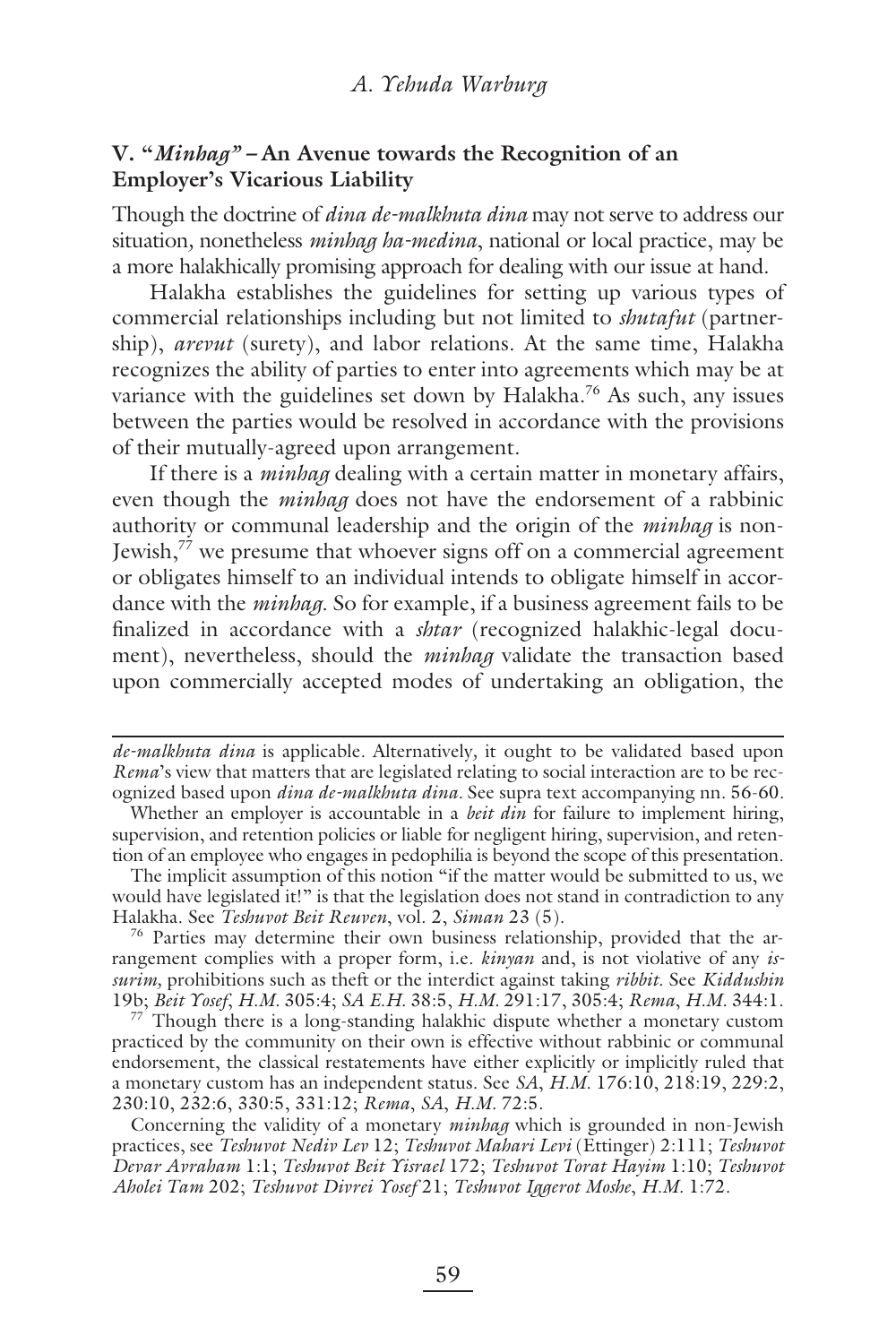agreement would be halakhically valid.78 Or if there is a *minhag* that a partnership undertakes responsibility for a *hezek* caused by one of its partners, the partnership is liable even though such responsibility was not articulated in the agreement.<sup>79</sup>

This rule that when one enters into a transaction one is bound by local custom even if the parties fail to mention the practice in their agreement extends equally to labor relations. In the absence of a labor agreement specifying the daily hours of employment, the Mishnah for example communicates to us that one follows the prevailing practice, which is to begin work later in the morning and return completed work prior to the evening hours. And upon employment, should the employer insist in pursuance to the *din* that the laborer begin work early and end late, given that the original agreement does not address this subject, the *minhag* of beginning work late and finishing early becomes one of the mutually agreed upon terms of the agreement.<sup>80</sup> However, should the parties have mutually agreed prior to the onset of employment that the hours of work would begin early and end late, such an agreement would trump the *minhag*. 81

To understand the effectiveness of *minhag* in general and in regard to our scenario in particular, let us briefly present the building blocks for establishing the authority of *minhag*. For a *minhag* to be binding, three conditions must obtain: Firstly, the custom must be clear.<sup>82</sup> Secondly, it must be practiced throughout the country or the locale which is practicing the behavior.83 Moreover, the presumption that the parties intended *minhag* to be determinative when entering into the agreement is predicated upon the fact that the custom is *"pashut"* (widespread), otherwise one cannot assume that this is the parties' intent. The criteria for ascertaining if a *minhag* is "*pashut*" are subject to debate.<sup>84</sup> One approach is

<sup>78</sup> *Teshuvot ha-Rashba* 4:125; *Teshuvot Maharashdam H.M.* 380; *Teshuvot Maharshah* 2:229; *Teshuvot Hatam Sofer Y.D.* 314.

<sup>79</sup> *Rema*, *H.M.* 176:48. For additional examples, see *Teshuvot ha-Rashba* 2:268, 4:125, 6:254; *Teshuvot ha-Ran* 54; *Teshuvot ha-Rivash* 413.

<sup>80</sup> *Mishnah Bava Metsia*, 7:1; *Rema*, *H.M.* 331:1.

<sup>81</sup> *Tosafot Bava Metsia*, 83a s.v. *ha-sokher*; *Hiddushei ha-Ritva*, *Bava Metsia* 83a, s.v. *ha- sokher*; *Tur H.M.* 331:3.

<sup>82</sup> *Teshuvot Maharashdam H.M.* 33; *Teshuvot Teshurat Shai* 413.

83 *Mishnah Torah, Hilkhot Ishut* 23:12, *Hilkhot Sekhirut* 9:1, *Hilkhot Mehira* 7:8; *Beit Yosef*, *Tur H.M.* 42:2; *Teshuvot Maharik he-Hadashot* 65.

<sup>84</sup> Many of the sources cited infra in nn. 84-101 have been culled from R. Kleinman, "National Laws – Is there an expectation that people contract in accordance with them even if they possess no actual knowledge of them?" [in Hebrew] *Tehumin* 33 (5773), 82-93, at 90-91, nn. 31-36.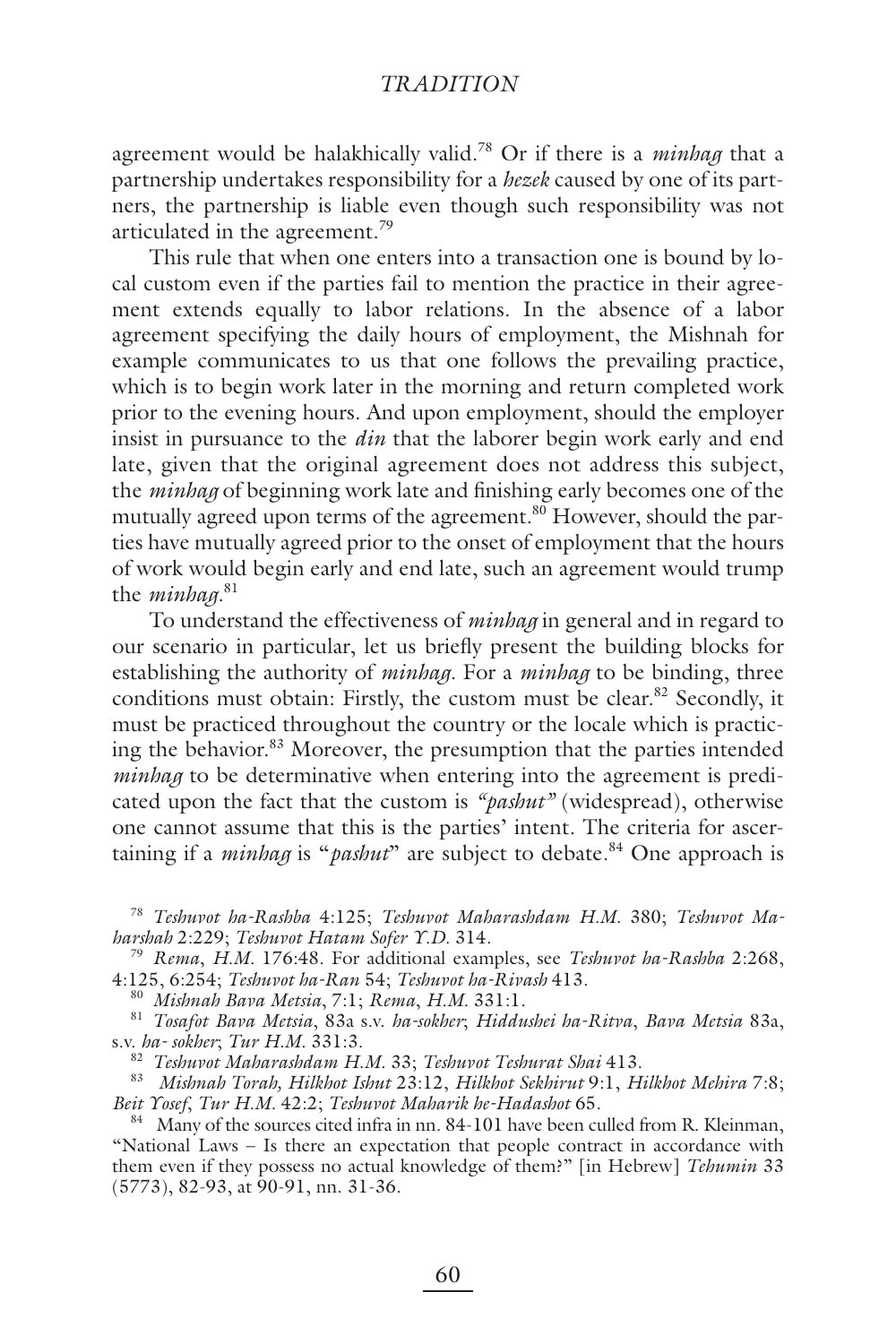that the *dayyan* is the arbiter who will determine the frequency of the *minhag*. 85 Some argue that the *minhag* must be prevalent on a daily basis.<sup>86</sup> Others contend that it must have been practiced at least three times.87 Furthermore, according to many *posekim* the parties to a business agreement including but not limited to a labor agreement need not possess knowledge of the actual existence of the *minhag*. 88

The autonomy of *minhag* and its effectiveness to define commercial ties is not limited to practices which transpire in the business community. According to most *posekim,* one can grant halakhic validity to civil legislation by virtue of *minhag*. 89 In other words, as contemporary *posekim* such as R. Zolty, R. Feinstein, R. Elyashiv, R. Y. Weiss and R. Lavi note, a *minhag* may emerge from civil legislation.<sup>90</sup> The concept of *minhag* is not limited to a practice in a locale which is frequent, widespread, and clear but equally extends to any law which is widespread, clear, and exists in statutory form and/or frequently interpreted by the courts. To state it differently, the existence of civil laws regulating labor relations does not mean that *ipso facto* it is to be recognized as a *"minhag"* that *ought* to govern an employment agreement. For *minhag* to be determinative, according to certain opinions, it has to have transpired at least three times, which must be attested by two witnesses. However, if the definition of a *minhag* being *"pashut" is* that it is a daily occurrence, then the testimony of two witnesses is insufficient. In our scenario, unless the prevailing practice is clear, its existence must be demonstrated by inquiring from many people whether *yeshivot* utilize employment contracts prepared by attorneys which provide that disputes be resolved in accordance with secu-

85 Y. Rosner, *Mishpat ha-Poalim*, 87, n. 43. 86 *Teshuvot Hakham Tsevi* 61; *Kenesset ha-Gedolah*, *H.M.* 201:81; *Pithei Hoshen*, *Hilkhot Sekhirut*, 149, n. 17.

87 *Teshuvot Terumat ha-Deshen* 342; *Rema H.M.* 331:1; PDR 4:128.

88 *Teshuvot ha-Rashba* 4:125, 6:254;*Teshuvot Maharashdam H.M.* 380;*Teshuvot Maharashah* 2:229; *Sma H.M.* 338:2; *Teshuvot Hatam Sofer Y.D.* 314; *Teshuvot Teshu'ot Hain* 55 cited in *Pithei Teshuva*, *E.H.* 53:12.

Cf. *Erech Shai* who argues that *Shakh H.M.* 42:36, 61:9, 71:33 disagrees and *aharonim* endorse his view. See *Erech Shai*, *E.H.* 50:7. See also *Beit Shemuel*, *E.H.* 53:20.

89 R. Kleinman, "Civil Law as Custom: Jewish law and Secular Law - Do they Diverge or Converge?" 14 *The Review of Rabbinic Judaism* 11 (2011).

90 *Teshuvot Minhat Yitzchak* 2:86 (9), 7:126; *Ateret Devora*, 2: *H.M.* 44; *PDR* 8:162, 12:176,179,16:296,310,312; *Iggerot Moshe H.M.* 2:55; *Pithei Hoshen*, *Hilkhot Sekhirut* 4:3; *Teshuvot Tzit Eliezer* 5:30.

Obviously, some *posekim* may restrict the power of a monetary custom and thus refuse to legitimate a piece of civil legislation. For example, even if there is a *minhag* to accept a civil will, many decisors have rejected this *minhag*. See this writer's "The Propriety of a Civil Will," *Hakirah* 15 (2013), 165-205.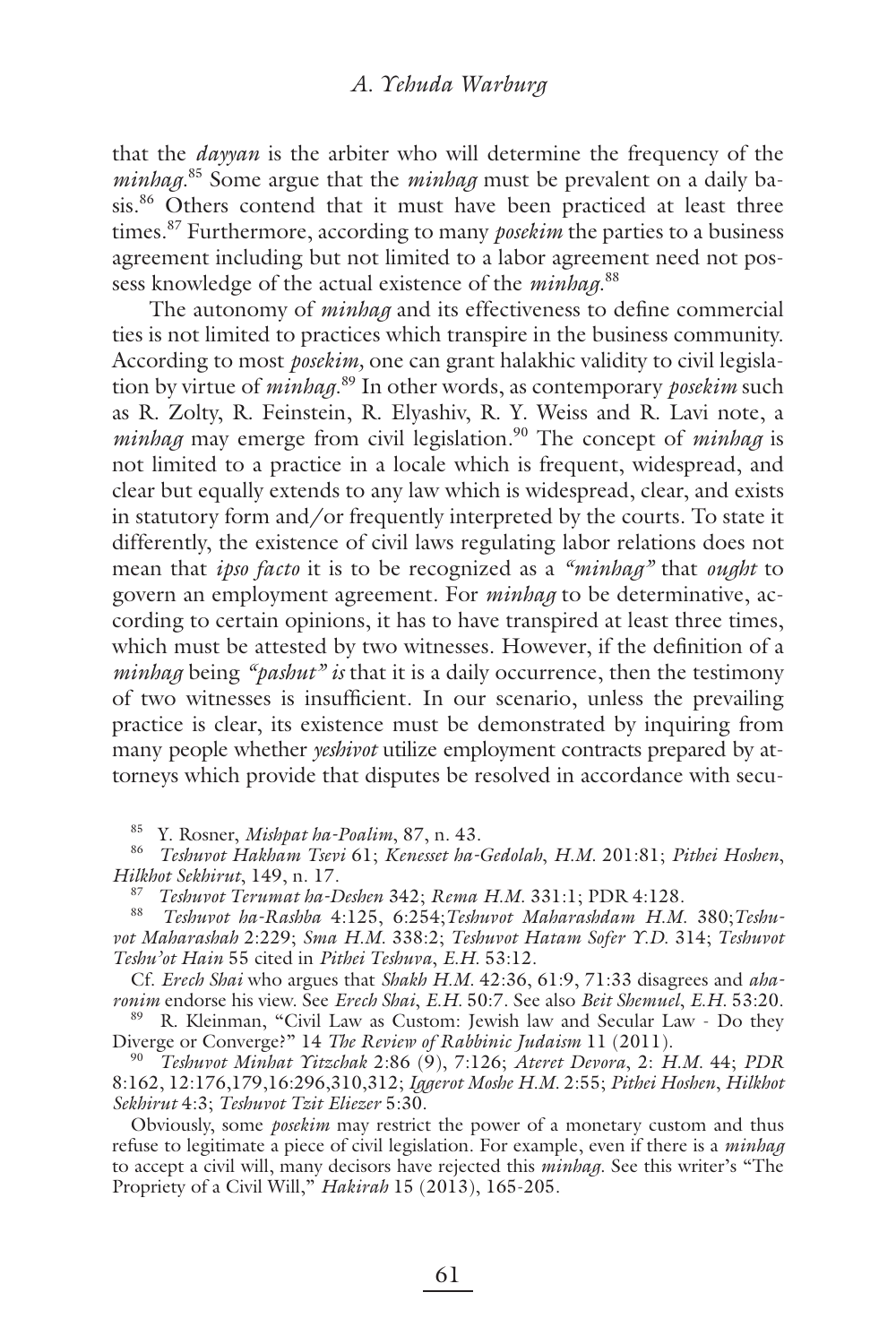lar law.<sup>91</sup> Then and only then one may contend that *minhag* as reflected in secular law is *"pashut"* and therefore determinative, serving to resolve contentious issues.<sup>92</sup>

Just as any *minhag* may serve to define the terms of a business agreement even though the parties are actually unaware of its existence, so too *minhag* will establish the choice of law which will govern the commercial arrangement. In other words, even if the yeshiva and the employee in their agreement did not specifically mention that civil law ought to govern any contentious issues, by dint of the existence of a *minhag*, their intent is to enter into the agreement on the basis of local law. Furthermore, the *umdena* (assessed expectation) which we encounter regarding *minhag* is that the law is applicable even in its details, independent of the fact that the parties are ignorant regarding the details of the applicable law and/or that the law is subject to change.<sup>93</sup> The assumption is that the parties may avail themselves of the services of an attorney in order to ascertain the state of the law. Therefore, ignorance of the details of the law is no excuse. Moreover, when invoking *minhag*, we assume that people who accept the authoritativeness of *minhag* not only assume that the details may be unfamiliar to them but that the content may vary from time to time. Nevertheless, they are ready to manage their commercial ties in accordance with the *minhag*, namely the law. As such, even if the *minhag* is *"pashut"* that labor relations in the network of New York City *yeshivot* is being governed by New York City labor law, the fact that there is no awareness regarding a specific labor law or that the New York City law regarding a particular labor law has changed since the date of their agreement was consummated is immaterial.

In a series of *teshuvot* dealing with bankruptcy law, tenancy law, and labor law, Rabbi Moshe Feinstein endorses the notion that *minhag* reflects civil legislation and may be invoked as determining a matter even if the parties expressly fail to mention the norm emerging

<sup>91</sup> *Teshuvot ha-Rosh* 13:21; *Teshuvot Admat Kodesh* 1:31; *Teshuvot Hikrei Lev E.H.* 45:4.

If Torah-observant Jews have their contracts prepared by an attorney then it is clear that their intention is to have any differences resolved in accordance with Halakha. See File no. 1/35/8935, *Mosedot Plonim v. Kuf & Vov*, Jerusalem Regional Beit Din.

<sup>93</sup> *Dinei Mamonot*, vol. 1, 314-315; *Mishpat ha-Poalim*, supra n. 85, at 92; Kleinman, supra n. 84, at n. 58. For a discussion of this view, see *Teshuvot Beit Reuven*, vol. 2, *H.M.*, 172-173.

<sup>92</sup> *Teshuvot Mishpetei Shemuel* 103; *Admat Kodesh*, supra n. 91; *Dinei Mamonot*, vol. 2, 14.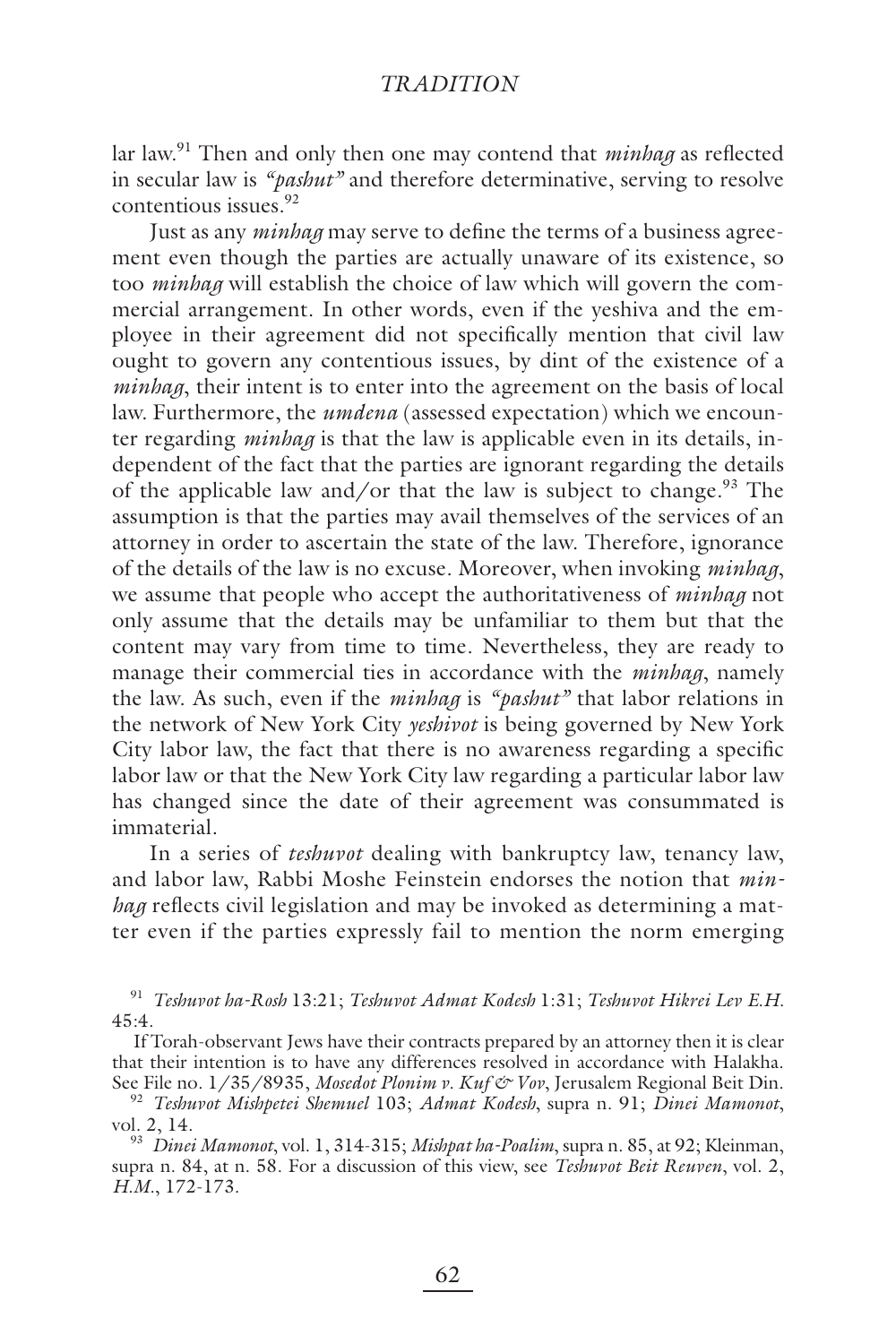from the *minhag* in their commercial agreement. As *Hazon Ish* observes,<sup>94</sup>

The law of the kingdom determines the expectation of the people. Since we customarily abide by the law of the kingdom under certain prescribed conditions, the law influences people, who then decide to rely on civil law.

Moreover, in accordance with R. Feinstein's view, even if the local custom differs from Halakha, the custom will prevail due to the fact that it was the parties' intent to have their matters resolved in accordance with custom, namely secular law, even in a case of a specific law which generally may be unknown by the populace.<sup>95</sup>

Addressing the question whether an employer can dismiss a worker without cause, *R. Feinstein* writes,<sup>964</sup>Any custom that they may stipulate is in actuality Torah law." Adopting such a perspective is not limited to the issue of dismissing a worker without cause. As noted hundreds of years earlier by Rashba,<sup>97</sup> even though generally Halakha exempts an employer from liability for bodily injury caused to his worker, nevertheless *minhag* may serve as the grounds for workman's compensation. Similarly, though generally Halakha exempts an employer from liability for an employee's act of abuse, *minhag,* namely the governing law, ought to serve as a basis for obligating a yeshiva to compensate for an employee's sexual misconduct.

<sup>94</sup> *Hazon Ish*, *Sanhedrin: Likkutim* 16:1. For further discussion, Rabbinic Authority, supra n. 2 at 189-190.

Obviously there is a distinction between *Hazon Ish* who is utilizing *dina demalkhuta dina* as a yardstick for determining the content of the *umdena* and R. Feinstein's posture, which invokes *minhag* as the guideline for defining the parties' expectations. The differing results in whether one adopts the rule of *dina de-malkhuta dina* or *minhag* is beyond the scope of our presentation. Suffice it to say that the problems that we encountered attempting to resolve our case via the avenue of *dina de-malkhuta dina* we will not necessarily confront when we employ the notion of *minhag* to resolve our case. For example, whereas, there are numerous authorities who would limit the invoking of *dina de-malkhuta dina* to matters of statutory law (see supra text accompanying n. 72), concerning the scope of *minhag* it may encompass case law.

<sup>95</sup> *Teshuvot Iggerot Moshe H.M.* 1:72, 75, 2:55.

The rationale is that *minhag mevattel halakha*, custom overrides the law. See *Yerushalmi Yevamot* 12:1; Bava Metsia 7:1.

<sup>96</sup> *Iggerot Moshe* 1: *H.M.* 75.

97 Supra n. 15.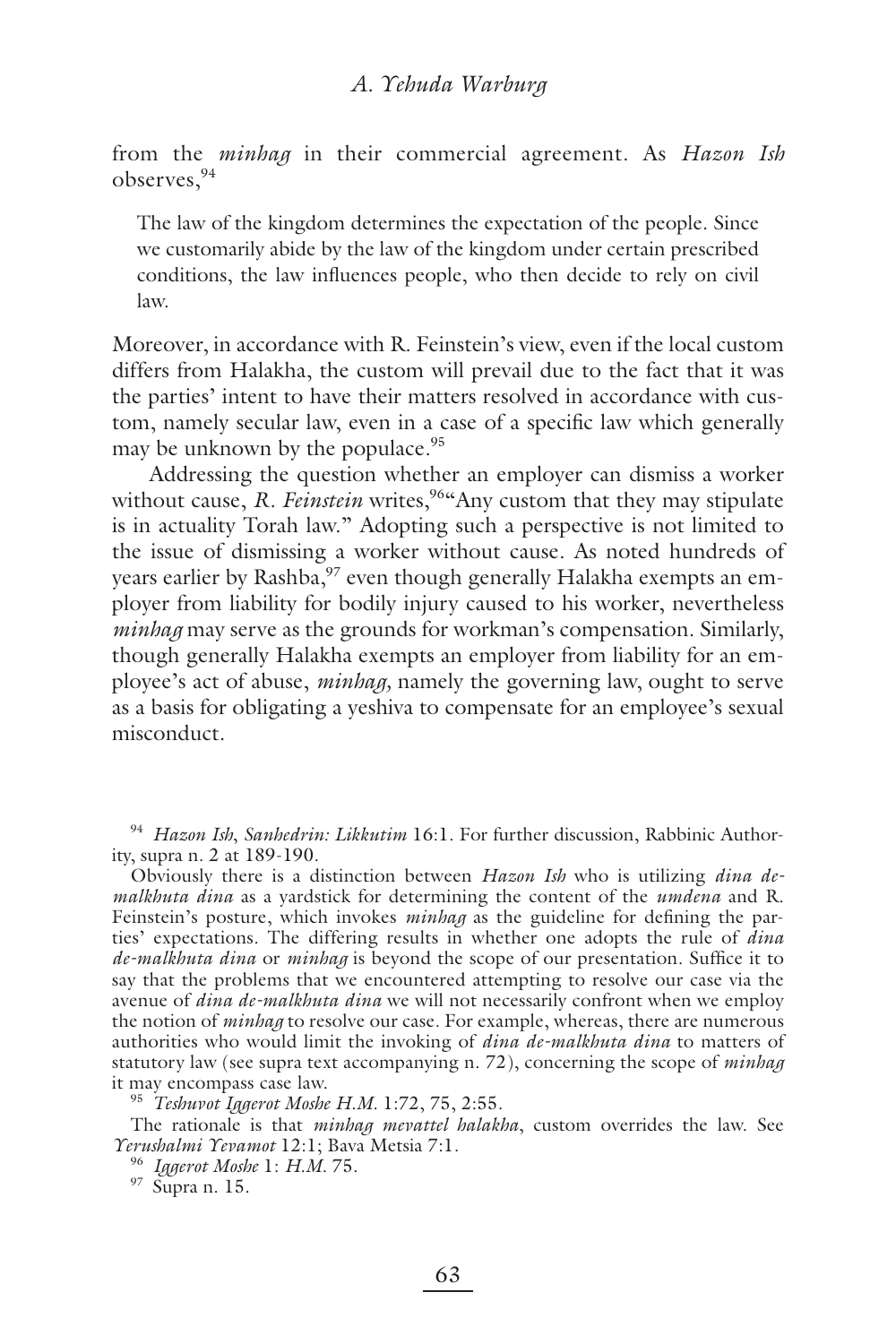Invoking Rashba's and R. Feinstein's approach,<sup>98</sup> we can now address our scenario. A child was abused by his principal or teacher in 2012 at a yeshiva located in New York City. In the absence of an insurance policy or an employment agreement which addresses whether a yeshiva is liable for abuses caused by one of its employees, we may invoke that *minhag* ought to serve to determine the parameters of the yeshiva's liability.99 As such, though the applicable *halakhot* of *Hoshen Mishpat* which deal with labor relations do not obligate a yeshiva to compensate monetarily a victim of abuse, nonetheless, *minhag* as reflected in New York City law may serve as grounds for such monetary relief.

Said conclusion is premised upon three propositions. Firstly, regardless of whether the yeshiva and employee mutually agreed in their labor contract that any disputes that may arise be resolved according to Halakha by a *beit din*, the *umdena* is that even God-fearing Jews intend that *minhag,* namely that governing civil law ought to be factored into arriving at a decision. Secondly, New York City statutory law as well as the courts' interpretation of the law is reflective of *minhag*. In other words, the *minhag* factors into considering the fact that details of the law may change due to the varying opinions of court justices even after a yeshiva's labor

<sup>98</sup> Whether Rashba and R. Feinstein would invoke their approach regarding our issue and arrive at this conclusion, we leave as an open question for now.

Rashba's ruling is predicated upon a Tosefta's discussion of a ship which was sailing at sea and encountered a storm which threatened to sink it and some of the freight was thrown overboard in order to lighten the ship. Relying upon maritime custom, the Tosefta's ruling is that the loss be divided according to the weight of the cargo rather than the property owners' wealth. See Tosefta, *Bava Metsia* 7:7, which was accepted as normative Halakha. See *SA*, *H.M.* 272:15, 17.

On the basis of this ruling, Rashba concludes that *minhag* will be determinative regarding an employer's responsibility for bodily injury caused to his employee while on the job. In other words, despite the fact that Tosefta deals with the halakhic-legal strength of *minhag* concerning property loss and Rashba is focusing upon an employee's loss due to bodily injury; nonetheless, in Rashba's mind the two cases are to be treated alike, i.e. governed by *minhag*. And therefore, we can argue that though Rashba's position regarding the effectiveness of *minhag* deals with an employer's responsibility for a worker's bodily injury, his perspective may extend to an employer's requirement to compensate a victim of abuse which is perpetrated by one of his employees.

<sup>99</sup> Should the labor agreement explicitly state that the yeshiva is absolved from any monetary claims in the event of student abuse, it is a subject of debate whether the parties' agreement trumps a *minhag* which mandates liability. See Y. Yifrach, "A Labor Agreement in variance with the National Custom," [in Hebrew] *Shurat ha-Din* 3 (5755), 276-281, at 276; A. Sherman, "National Custom in Labor Relations," [in Hebrew] *Tehumin* 18 (5758), 236-247, at 245; Y. Eliazrov, "An Employer who deviates from the National Custom," [in Hebrew] *Tehumin* 20 (5760), 71-77, at 72.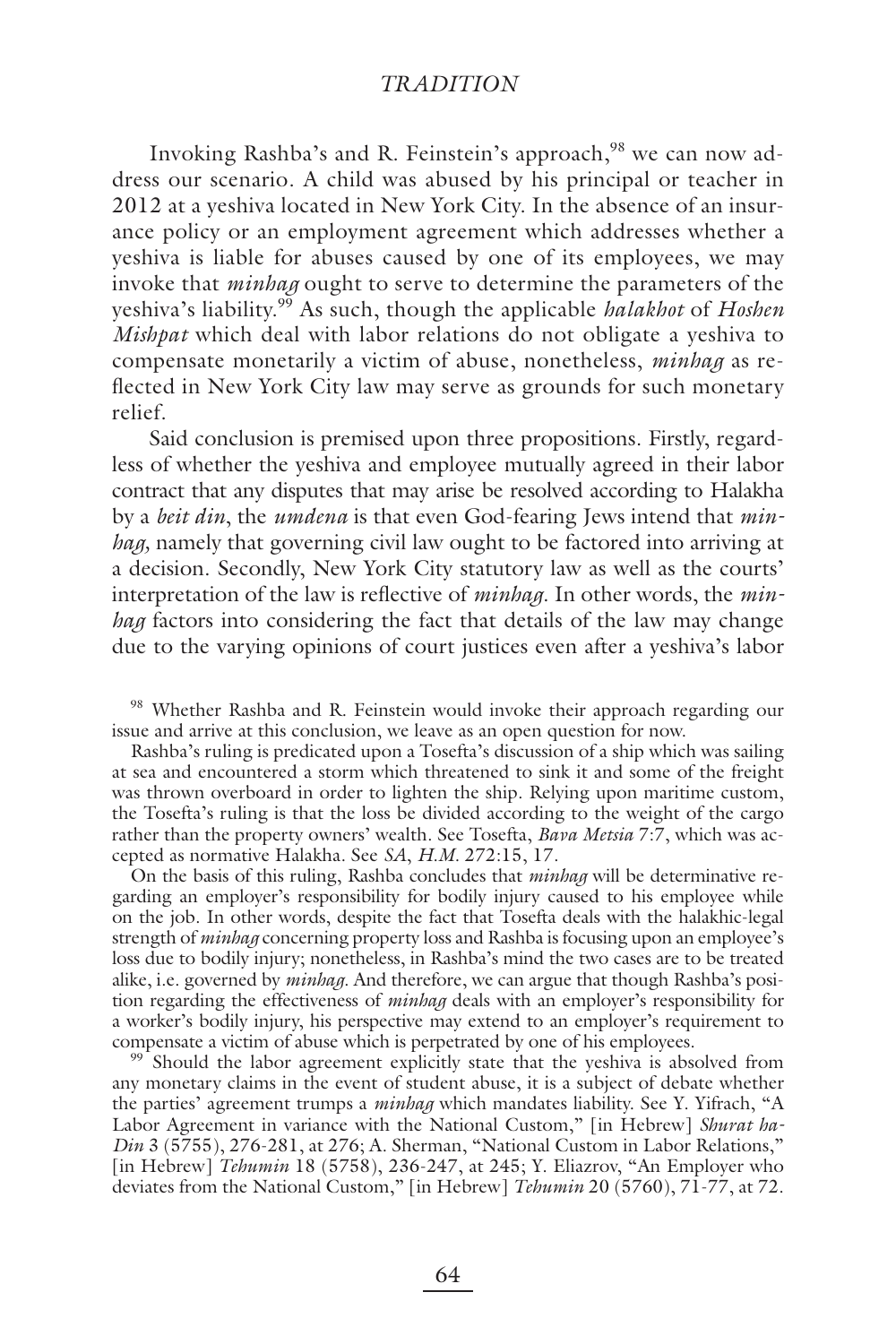agreement has been signed and/or the abuse transpired.<sup>100</sup> Moreover,  $minbag$  is authoritative even if the law<sup>101</sup> or the details of the law such as an employer's vicariously liability is unknown to the parties.<sup>102</sup> As such, the content of the *minhag* is determinative. Finally, even though NY City law as interpreted by the courts differs substantially from Halakha regarding the issue of a yeshiva's vicarious liability, nonetheless the law as articulated by the courts trumps the *halakhot* of employment relations. To state it differently, even though the norms of *Hoshen Mishpat* concerning labor relations would exempt the yeshiva from liability for the teacher's sexual misconduct, nonetheless *minhag*, namely NY City law in 2012, would impose liability upon the yeshiva regardless of whether it had proper hiring, supervision, and retention policies in place prior and during the time of incident of abuse. And therefore, should a monetary claim by a victim of abuse be advanced against the yeshiva in 2012, the school ought to be held halakhically responsible based upon the import of *minhag.*

Finally, a reply to the contention that this *minhag* is to be a labeled "*a minhag garua*," a practice devoid of logic and purpose:<sup>103</sup> If one endorses the minority view that one individual can be a *shomer* for another person's bodily integrity,104 then an employer such as a yeshiva may be viewed as a *shomer* who is protecting his students, and should negligence occur 'under his watch' ought to be monetarily responsible, like a parent who is construed as a *shomer* vis à vis his/her minor children.<sup>105</sup> To state

<sup>100</sup> *Hut Shani*, *Hilkhot Ribbit*, 186-187; R. Tzvi ben Ya'akov (oral communication); Kleinman, supra n. 84 at 89, n. 39, at 93, n. 60. For a discussion of this view, see *Beit Reuven*, supra n. 93.<br><sup>101</sup> For the validity of *minhag*, even if an individual is unaware of the *minhag*, see

*Teshuvot ha-Rashba* 1:1068, 3:17; *Hiddushei ha-Rashba*, *Bava Batra* 144b, s.v. ho; *Teshuvot ha-Ritva* 53; *Teshuvot ha-Ran* 54; *Teshuvot ha-Rivash* 413; *Teshuvot ha-Tashbetz* 1:133; *Teshuvot Maharashdam* H.M. 380; *Teshuvot Hatam Sofer* Y.D. 314; *Iggerot Moshe* H.M. 1: 72,75.

<sup>102</sup> *Mishpat ha-Poalim*, supra n. 85 at 92.

<sup>103</sup> *Beit Reuven*, supra n. 93, at 100-104 in the name of Ramban and Rabbeinu Tam.

<sup>104</sup> See supra text accompanying n. 48. The implication of viewing the yeshiva and its employees as *shomerim* regarding other matters is beyond the scope of our presentation.

<sup>105</sup> *Iggerot Moshe*, *E.H.* 1:106 and Z. N. Goldberg, "Guarding an Object which does not Belong to the Bailor," [in Hebrew], *Tehumin* 14 (5754), 200-206, 205 seem to limit *shemira* to young school children. Whether said conclusion is applicable to children of majority age we leave as an open question. Suffice it to say that if somebody guards an asset and he is hired to perform other work, he becomes a *shomer* over the asset if the guarding is related to the other work. See *Teshuvot ha-Radvaz* 638; *Teshuvot Shai le-Moreh* 15. Assuming as we stated that *hilkhot shemira* are applicable to human beings, therefore if a teacher is hired for teaching, he becomes a *shomer* because the *shemira* is related to the other job, namely teaching.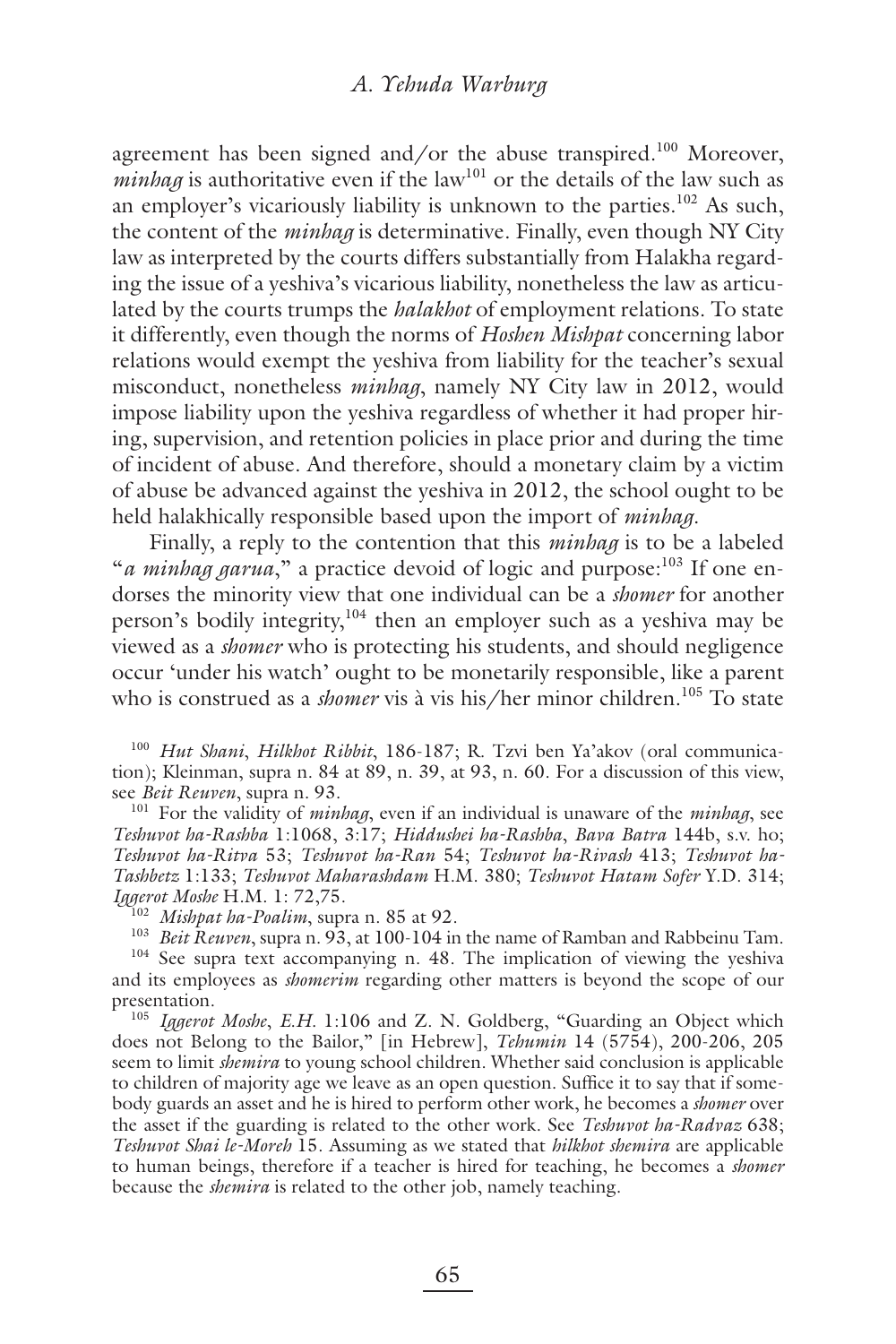it differently, a yeshiva as a *shomer* must oversee its employees and ultimately its students "*ke-derekh ha-shomerim*," lit. in accordance with the standard amongst bailees.<sup>106</sup> "Ke-derekh ha-shomerim" will vary from locale to locale.<sup>107</sup> Its scope and parameters may be defined by *minhag*, namely the governing law. Consequently, even though the yeshiva may have established and implemented a policy of supervising its employees, nevertheless, should an employee engage in abuse, NY City law may find the yeshiva monetarily responsible for such misconduct even though the yeshiva did not act negligently. In short, *minhag* trumps the laws of *Hoshen Mishpat*, which would have exempted the employer from responsibility.

Various objections may be leveled against implementing *minhag* as an avenue to resolve whether the yeshiva ought to be vicariously liable for one of its employees' misconduct. First, as we have seen, given that the application of *minhag* may vary depending upon the posture of NY law regarding our issue of an employer's liability, it means that the *minhag* is unclear and therefore fails to serve as a vehicle for addressing our matter.108 If the *minhag* is unclear, how can one presume that the parties intended that it ought to govern their relationship? To state it differently, the applicability of *minhag*, similar to the invoking of *dina de-malhhuta dina*, requires that the governing law be statutory rather than judgemade law which may be ever-changing.<sup>109</sup>

Second, unless it is crystal clear that the parties desire that contentious matters be resolved in accordance with *minhag*, namely civil law rather than *Hoshen Mishpat*, there are no grounds available for invoking the *umdena* that *minhag* ought to prevail.110 Since American law allows arbitration courts including *battei din* to resolve matters of labor relations according to Halakha,<sup>111</sup> one cannot assume that parties who appear at a *beit din* implicitly intend to have their differences resolved in conformity

<sup>106</sup> *B.M.* 42a. 107 *Piskei ha-Rosh*, *B.M.* 3:21; *Hiddushei ha-Ramban*, *B.M.* 42a;*Teshuvot Terumat ha-Deshen* 333; *Rema*, *H.M.* 291:18.

<sup>108</sup> Kleinman, supra n. 84, at 90, at text accompanying n. 48, n. 61 (R. Bareli's opinion).

109 File no. 344858/3, *Plonit v. Ploni*, Tel Aviv Regional Rabbinical Court, June 1, 2011.

110 Kleinman, supra n. 84, at 89, text accompanying n. 39 (R. Ben Ya'akov's opinion).

<sup>111</sup> The norms of civil law are applicable only if the secular government insists that their laws be followed. See *Aliyyot de-Rabbeinu Yona B.B.* 54a; *Hiddushei ha-Rashba*, *Gittin* 10b; *Teshuvot ha-Rashba* 1:895, 6:149; *Teshuvot ha-Rivash* 228, 495; *Beit Yosef*, *H.M.* 369(4) in the name of R. Ya'akov Yisrael, *Darkhei Moshe*, *H.M.* 369; *Teshuvot Maharik*, *Shoresh* 188.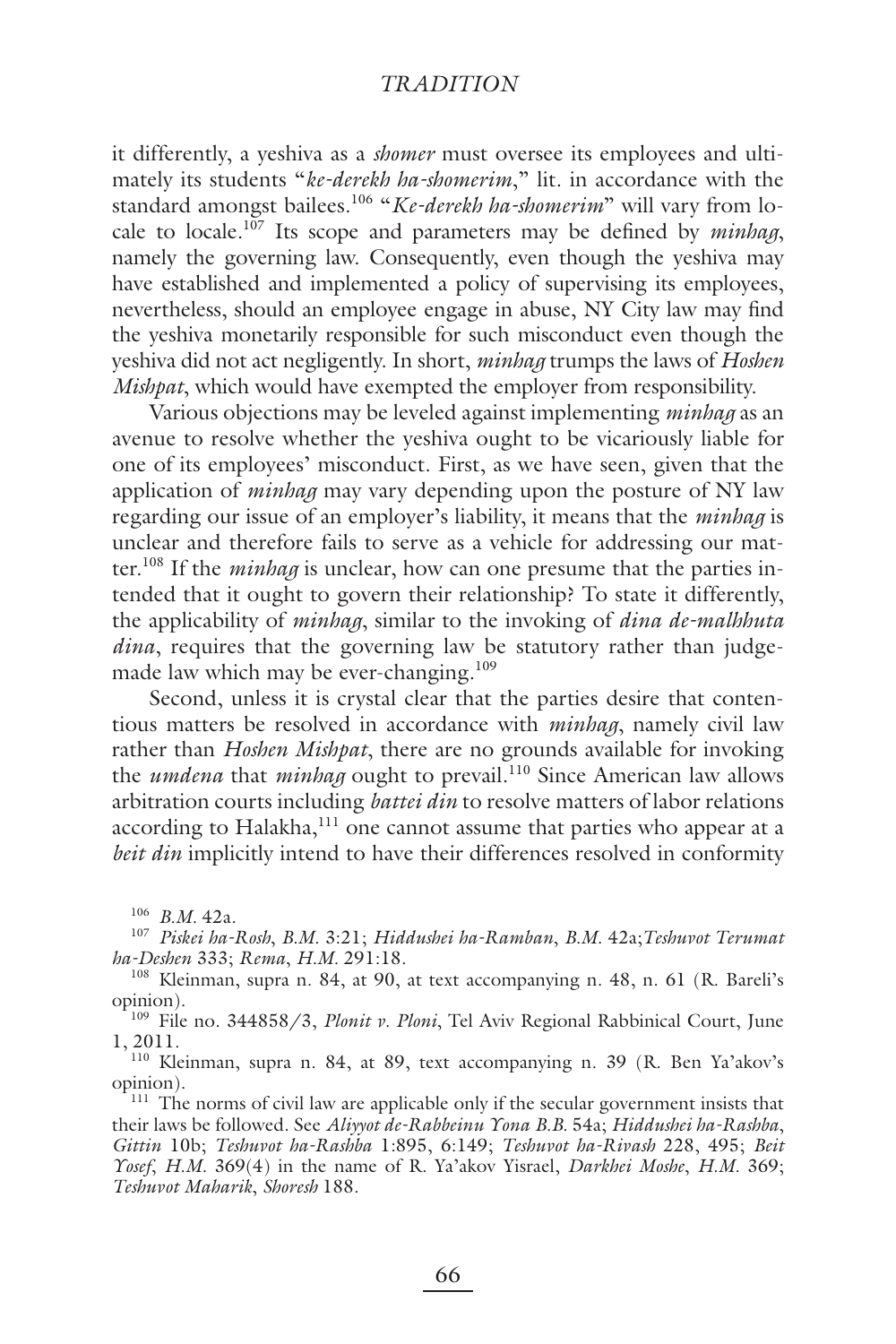with civil law. As *Maharashdam* observes,<sup>112</sup> "If we have even a slight doubt, we should not follow a *minhag*… and therefore when you want to uproot the *din torah* from its place, you must produce a proof…" In other words, the existence of the *minhag* must be widespread and clear, namely people must be aware that secular labor law is governing their commercial affairs. Absent such awareness, we invoke Halakha, which would mean that an employer would be exempt from responsibility for his worker's misbehavior.

Moreover, admittedly, individuals may have the intention to resolve their matters in pursuance of *minhag*, namely the governing New York City law, but details of the law may be unfamiliar to them. Consequently, *minhag* may not be determinative.<sup>113</sup> However, should the practice of legally imposing vicarious liability upon an employer even in the context of a safe workplace have been known to have occurred in one jobsite three times, or once in at least three different places, or that many people are aware that the law mandates employer's vicarious liability, then and only then may we invoke *minhag*. 114

Furthermore, given that NYC law has changed since the consummation of the labor agreement between the yeshiva and the employee, the *minhag* at the time of the execution of labor agreement (namely New York law prior to Zakrzewska v. The New School) ought to prevail and therefore the yeshiva ought to be exempt from responsibility.<sup>115</sup> Consequently, for all or any of the foregoing reasons, imposing an employer's vicarious liability in cases of an employee's abuse lacks halakhic foundation.

In conclusion, *Hoshen Mishpat*, including but not limited to labor relations, mandates that a pedophile, regardless of whether he sexually misbehaves during the time of employment or after hours, is personally monetarily liable for his own behavior and his employer is not. Nonetheless, according to Rashba's and Rabbi Feinstein's approach,<sup>116</sup> one may conclude that, should the parties' expectations be that *minhag*, namely secular law, obligates them in their commercial relations and should the law mandate an employer's liability for his employee's sexual misconduct, the employer rather than the employee would be monetarily liable. Said

<sup>112</sup> *Teshuvot Maharashdam* H.M. 327. See also *Teshuvot ha-Rosh* 79:4.

<sup>113</sup> *Hut Shani*, *Hilkhot Ribbit*, supra n. 100.

<sup>&</sup>lt;sup>114</sup> A. Bareli, "The Details of the Law: Are they to be Subsumed under *Dina de-Malkhuta Dina*?" [in Hebrew], 26 *Tehumin* 353 (5766); 115 *Hut Shani*, supra n. 100.

<sup>116</sup> See supra n. 96.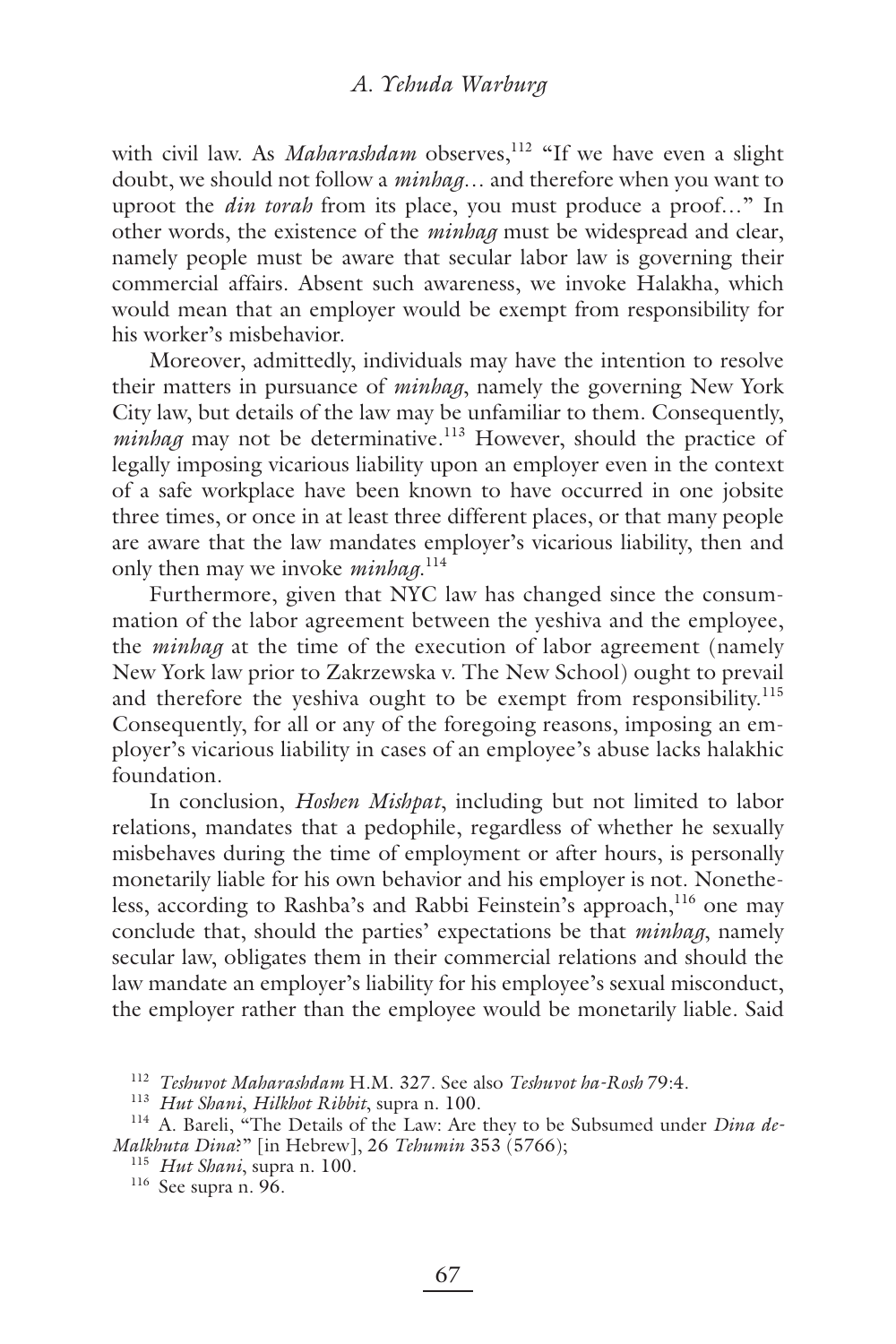conclusion is predicated upon the fact that the parties did not mutually agree in their labor contract that the employer would be exempt from responsibility for any sexual misbehavior which may be perpetrated by his employee in the future.<sup>117</sup> Others, as we noted, have explicitly or implicitly dissented from this position and contend that *minhag and/*or *dina de-malkhuta dina* fail to serve as an avenue for mandating an employer's liability.

Unlike New York law, in Halakha, there generally is no statute of limitations in advancing such claims for employer liability.<sup>118</sup> Even if the alleged act of abuse was perpetrated twenty or forty years ago, a *beit din* is empowered today to hear claims against an employer such as a loss of educational opportunities, diminishment of salaries, reimbursement of health care expenses, and noneconomic claims such as pain and suffering.119 Nevertheless, such a *beit din* decision would be unenforceable in New York.<sup>120</sup>

<sup>117</sup> In other words, should the labor agreement exempt the employer from liability for his employee's sexual misconduct, the contract is binding, and, should a *minhag* mandate liability, the terms of the contract trumps the *minhag*. See *Shulhan Arukh*, *H.M.* 331:1, 332:2; *Teshuvot Zera Emet*, 2, *Y.D.* 97; *PDR* 8:78, 81; File no. 6186601, *Ploni v. Mosadot Plonim*, Tzfat Regional Rabbinical Court, February 25, 2008. Cf. R. David Korfo, *Shitah Mekubetzet*, *Bava Kamma* 83a, s.v. *ha-sokher*; *Teshuvot Melamed le-Ho'il O.H.* 40; Sherman, supra n. 99.

However, should the *minhag*, namely the law, impute an employer's liability and prohibit parties from agreeing that an employer would be exempt from liability for his employee's misconduct, then the *minhag* trumps a labor contract which exempts the employer from responsibility. See *Bah*, *Tur H.M.* 61:8; *SA*, *H.M.* 61:4, 103:7. Cf. *Sma*, *H.M.* 61:8. 118 *SA*, *H.M.* 98:1. Harnessing the Authority of *Beit Din*, supra n. 2,at n. 117.

119 For a contemporary *beit din's* authority to render a decision regarding *nezikin* claims, see *Rabbinic Authority*, supra n. 2 at chapter 3, pp. 111-175.

Concerning legal enforceability of a *beit din's* decision regarding this matter, see infra n. 120.

<sup>120</sup> In certain states such as New York, given that there is a statute which expressly provides that such a claim is time-barred in court, it would be equally time-barred in arbitration such as a *beit din* proceeding. See NY CPLR Section 7502. In short, though halakhically there is a basis for a victim of abuse filing a claim against his employer in *beit din,* nevertheless, in New York a statute of limitations will apply which will result in the claim being time-barred and thus a *beit din's* decision imposing employer liability would be legally unenforceable.

Many states such as California, Connecticut, Florida, Indiana, Maine, Massachusetts, Michigan, Minnesota, New Jersey, North Carolina, Ohio, and Washington rule that statutes of limitations are inapplicable to arbitration proceedings. See *Manhattan*  Loft, LLC v. Mercury Liquors, *Inc.*, 173 Cal. App. 4<sup>th</sup> 1040,1051 (Cal. App. 2d Dist. 2009); *Owings and Merrill, v. Connecticut General Life Insurance Co.,* 197 A.2d 83 (1963); *Raymond James Financial Services, Inc. v. Phillips* (2D10-2144); *Lewiston*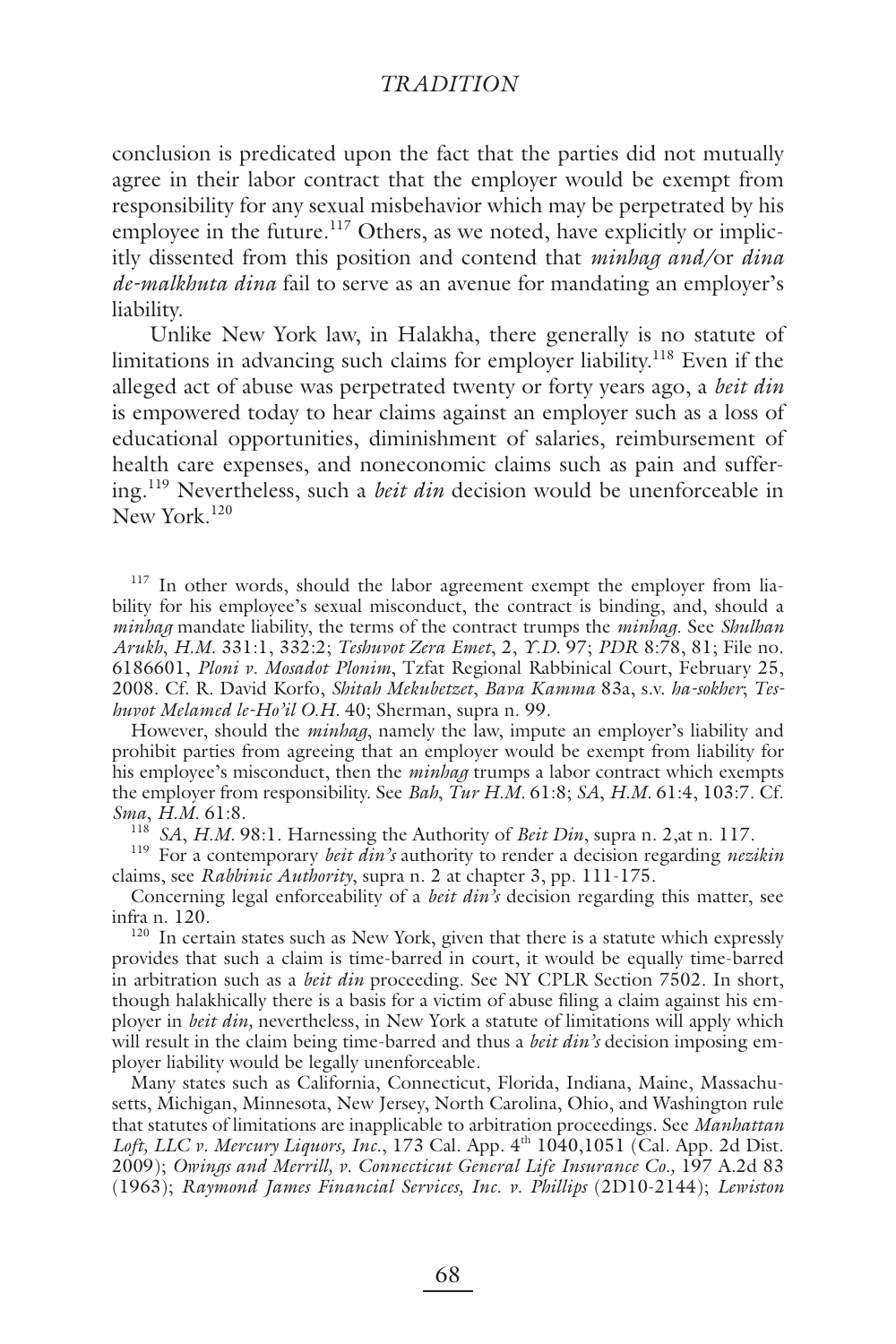Deciding between the competing arguments regarding an employer's vicarious liability for sexual misconduct will be the sole prerogative of the *posek*. The relative strength of each argument applicable in each situation, its effectiveness, and plausibility will hopefully be tested within the framework and constraints of future halakhic decisions.

# **FINAL THOUGHTS: A Practical Step Forward**

How should our yeshivot, synagogues, and youth organizations located throughout the United States proceed regarding these matters? It behooves these institutions to establish a safe workplace by drafting and implementing policies regarding hiring, supervising, and training employees concerning sexual misconduct and retention of child predators.121 Though these administrative policies are not to be found explicitly in the *Shulhan Arukh* and *posekim*, nevertheless if *posekim* would have empowered to pass such legislation today, they would have done it. $122$ 

Yet, though Halakha recognizes the importance of such policies promulgated by civil law, at the same time the halakhot of *Hoshen Mishpat* do not recognize the notion of institutional liability should abuse transpire where an institution had accepted and implemented such policies. Nonetheless, as we have shown, Halakha would recognize an employer's vicarious liability for abuse based upon *minhag* or *dina de-malkhuta dina*, namely New York City law.123

Therefore, in the aforementioned states even though there is a statute which expressly provides that the claim is time-barred in court, it would not be time-barred in a *beit din*.

*Firefighters Assn. v. City of Lewiston*, 354 A. 2d 154, 167 (Maine 1976); *Carpenter v. Pomerantz*, 634 N.E. 2d 587, 590 (Mass. App. 1994); *Ward v. Thomas*, 2003 Mich. App. LEXIS 2080 (Mich. Ct. App. 2003); *Har-Mar Inc. v. Thorsen and Thorsen, Inc.,* 218 N.W. 2d 751 (MN 1974); Price v. New Jersey Manufacturers Insurance Co., 82 NJ 519, 526 (2005); *In the Matter of the Arbitration between Cameron and Griffi th*, 370 S.E. 2d 704 (N.C. Ct. App. 1988); *Cline v. Ohio Bur. of Motor Vehicles* (1991), 61 Ohio St. 3d 93, 97, 573 N.E. 2d 77, 80-81; *Broom v. Morgan Stanley DW, Inc.*, No. 82311-1 (7/22/10).

<sup>&</sup>lt;sup>121</sup> See text accompanying nn. 41-54.<br><sup>122</sup> See n. 75.

<sup>&</sup>lt;sup>123</sup> We have refrained in this article from examining our issue via the lens of *hilkhot shemira* and *shelihut*, bailment and agency Halakhah. One may very well contend that the abuser in the institutional setting is in effect the agent/bailee of the employer. The care and safekeeping of children in a yeshiva or youth organization as well as adults in various institutional settings have been entrusted to the employer and he in turn has entrusted their care with the rabbi, administrator, teacher, or health care professional. He/she was employed to discharge the institution's mission and responsibility.